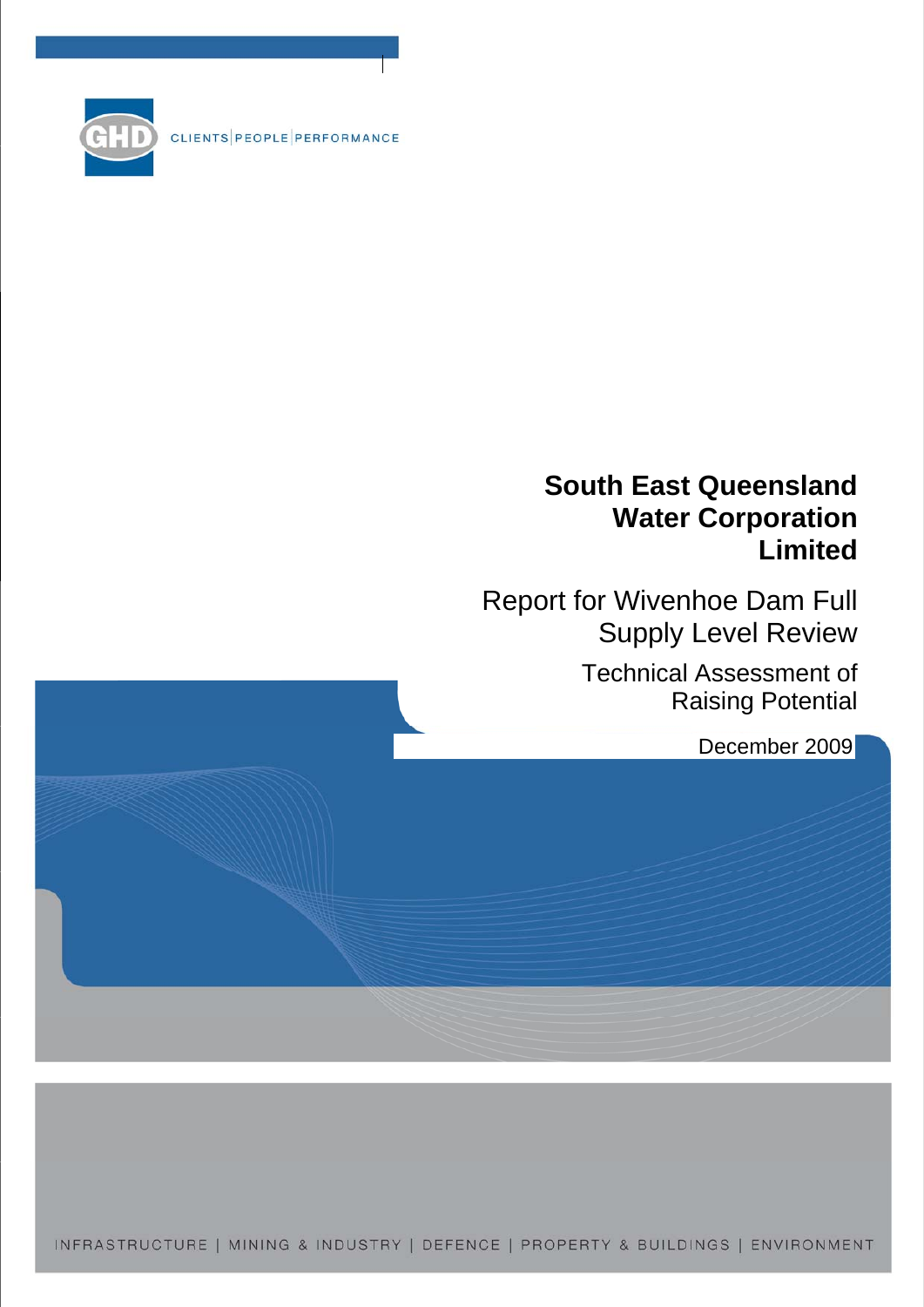

# **Contents**

| 1. |             | Introduction                                                                    | 1     |
|----|-------------|---------------------------------------------------------------------------------|-------|
|    | 1.1         | Background                                                                      | 1     |
|    | 1.2         | Scope of works                                                                  | 1     |
| 2. |             | Methodology                                                                     | 3     |
| 3. |             | Description of Dam and Associated works                                         | 4     |
| 4. |             | Data Review                                                                     | 6     |
|    | 4.1         | Spillway Gate Operation and Flood Hydrology                                     | $\,6$ |
|    | 4.2         | Spillway Gates structural, mechanical and electrical                            | 11    |
|    | 4.3         | Spillway Crest Bulkhead Gate                                                    | 12    |
|    | 4.4         | <b>Selective Baulks</b>                                                         | 12    |
|    | 4.5         | Trash racks                                                                     | 13    |
|    | 4.6         | <b>Fixed Wheel Penstock Gate</b>                                                | 13    |
|    | 4.7         | 3.6m Diameter Penstock                                                          | 13    |
|    | 4.8         | 1.9m Diameter Outlet Pipe                                                       | 13    |
|    | 4.9         | DN 1500 Fixed Cone Dispersion Valves                                            | 14    |
|    | 4.10        | Spillway Ogee, Piers and Retaining Walls                                        | 14    |
| 5. |             | Discussions on Data Review (Fatal Flaw Analysis)                                | 19    |
| 6. |             | Conclusions                                                                     | 21    |
| 7. |             | Statement on Acceptability of Proposed Raising to<br><b>Operating Level 69m</b> | 22    |
| 8. |             | References                                                                      | 23    |
|    | Table Index |                                                                                 |       |
|    |             |                                                                                 |       |

| Table 1 | Comparison of Flood Routing Results, Existing<br>Wivenhoe Dam           | 9  |
|---------|-------------------------------------------------------------------------|----|
| Table 2 | Flood Routing Results for Full Supply Level Options<br>(Sunwater, 2007) | 9  |
| Table 3 | <b>Embankment Factors of Safety</b>                                     | 16 |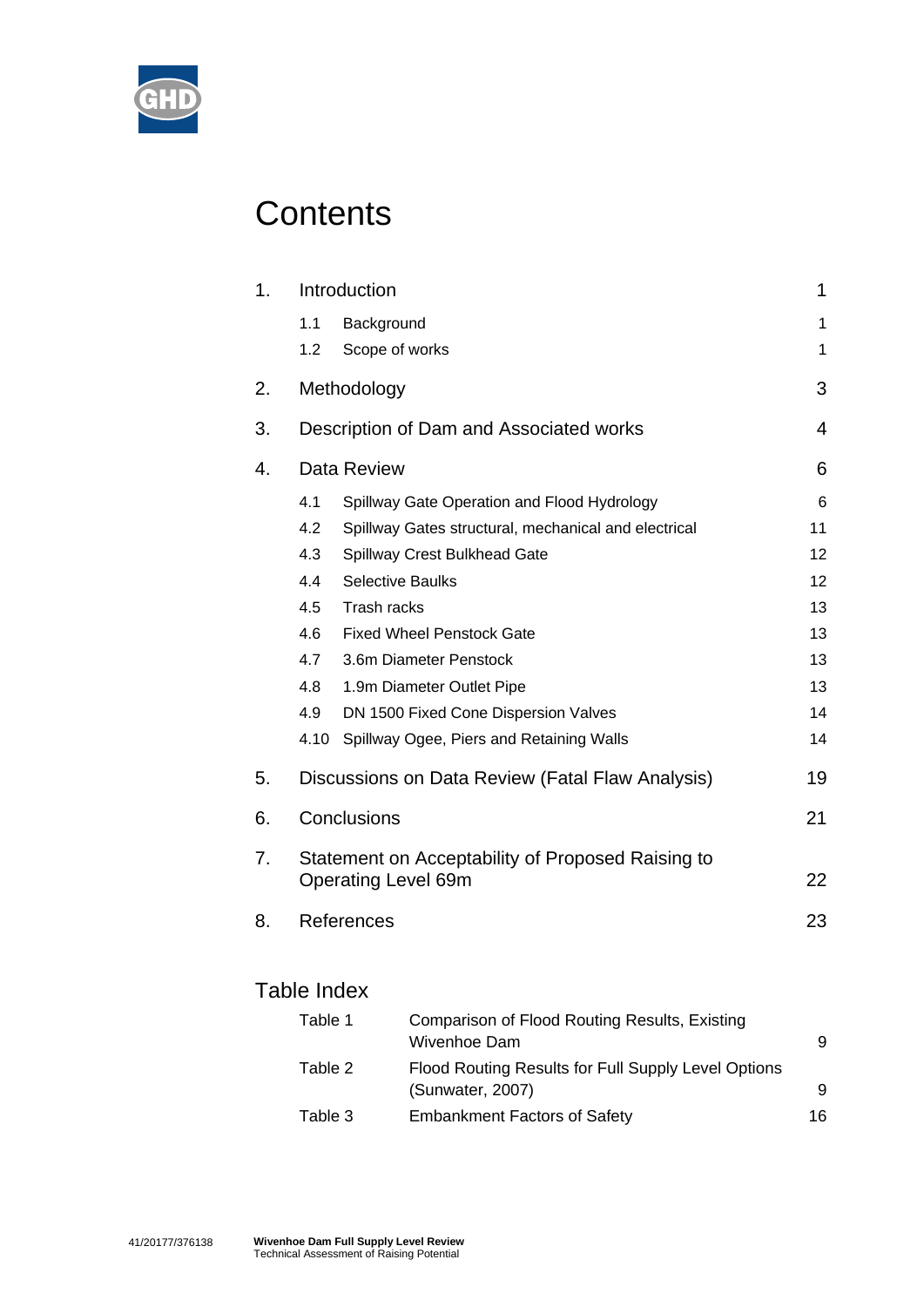

## 1. Introduction

## **1.1 Background**

SEQWater has investigated options for the provision of additional storage in Wivenhoe and Somerset Dams as part of the ongoing investigations for the Regional Water Supply augmentation. An initial feasibility report prepared for NRW by SEQWater has identified the potential for raising the Full Supply Level of Wivenhoe Dam by 2m. As part of the feasibility study, SunWater investigated the impacts of this proposed raising on the flood passing capacity of the dam, which indicated that the 2 m raising would not significantly impact the flood passing capacity.

The Dam Safety Regulator, has requested that SEQWater carry out a structural review of the dam to assess the impacts of the raising on the main structural components of the dam. The structural review is to be a desktop review / analysis of previous investigations and design reports to assess the ability of the dam to safely manage the increase in the operating level.

## **1.2 Scope of works**

A report on the impacts of the raised FSL on flood operations has been prepared by SunWater (2007) and will be used to obtain flood levels for the various AEP events in order to assess risks associated with piping for the dam embankment and loading of the dam components as required.

The scope of works as detailed in the brief included the review of the following components with no additional analyses.

- The central earth core main embankment including foundations, grout curtain, embankment zones (in particular filters and clay core), wave wall cut off, and the interface with the abutments at either end of the embankment. The review is to address the embankment stability (rapid draw down, flood, earthquake and normal load cases) and piping risk.
- The upstream sloping core left embankment including foundations, grout curtain, embankment zones (in particular filters and clay core), the wave wall cut off, and the interface with the existing spillway abutments at the right hand end of the embankment. The review is to address the embankment stability (rapid draw down, flood, earthquake and normal load cases) and piping risk.
- The two saddle dams located on the left hand side of the dam. The increased operating level will not apply additional load to the dams. The impact of the raised operating level on piping risk is to be evaluated.
- The secondary spillway located through the right hand side abutment of the dam. The review is to include the fuse plug embankment stability and piping risk, the concrete control crest and the concrete wall lining.
- ▶ The existing gated spillway located between the two embankments. :The review is to include: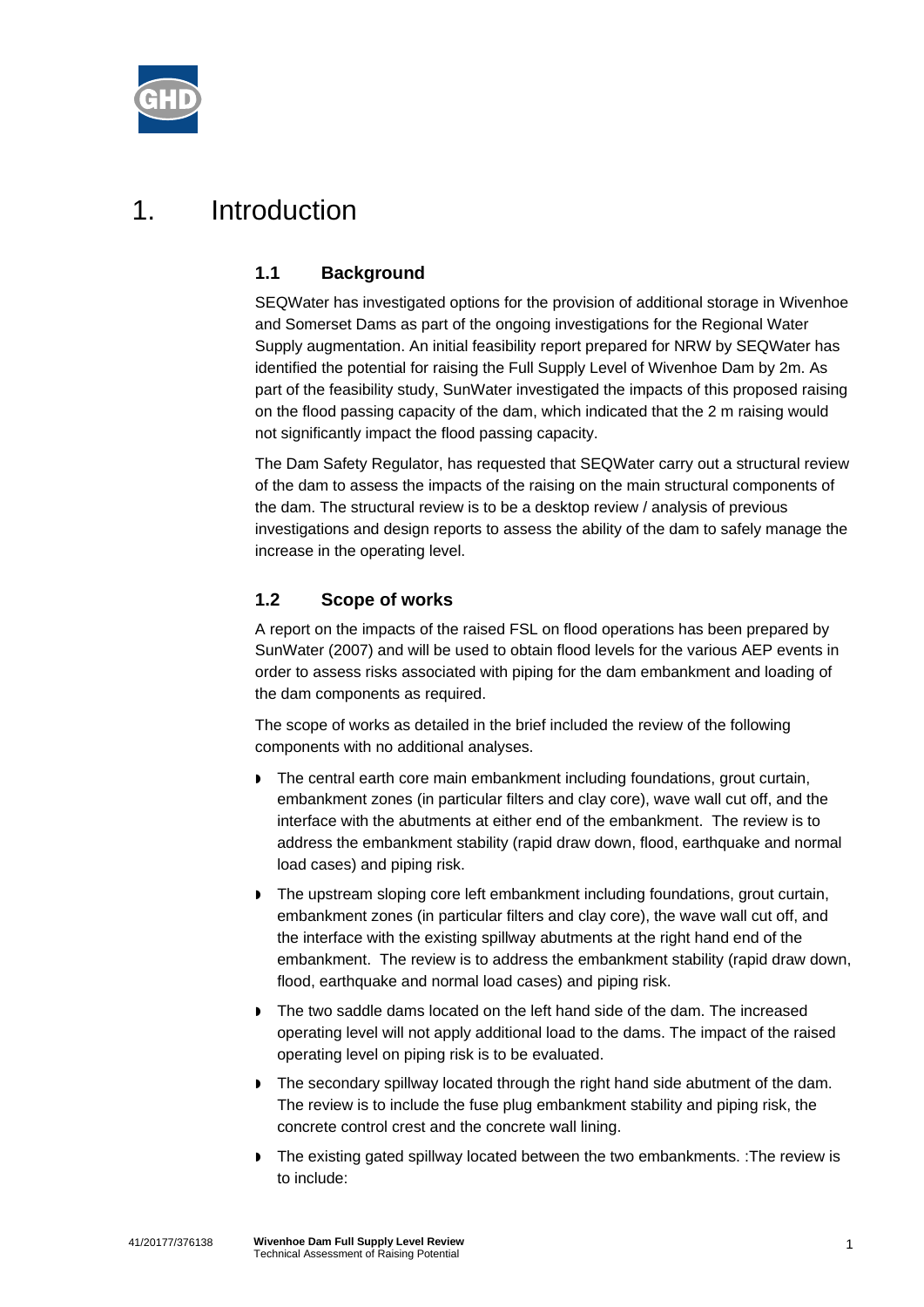

- Inlet works penstock gate, trash racks, penstocks (3.6m and 1.9m), control valves and the hydro power station;
- Concrete gravity inlet training walls on the left and right hand side of the spillway;
- Concrete gravity crest units and piers supporting the road and service bridges;
- Radial gate components including the skin plate, cross girders, trunnion girders, trunnion pins and bearings, concrete corbel, and pier post tensioning;
- Mechanical and electrical equipment for operation of the radial gates including, the hydraulic winches, cables, hydraulic lines and controls.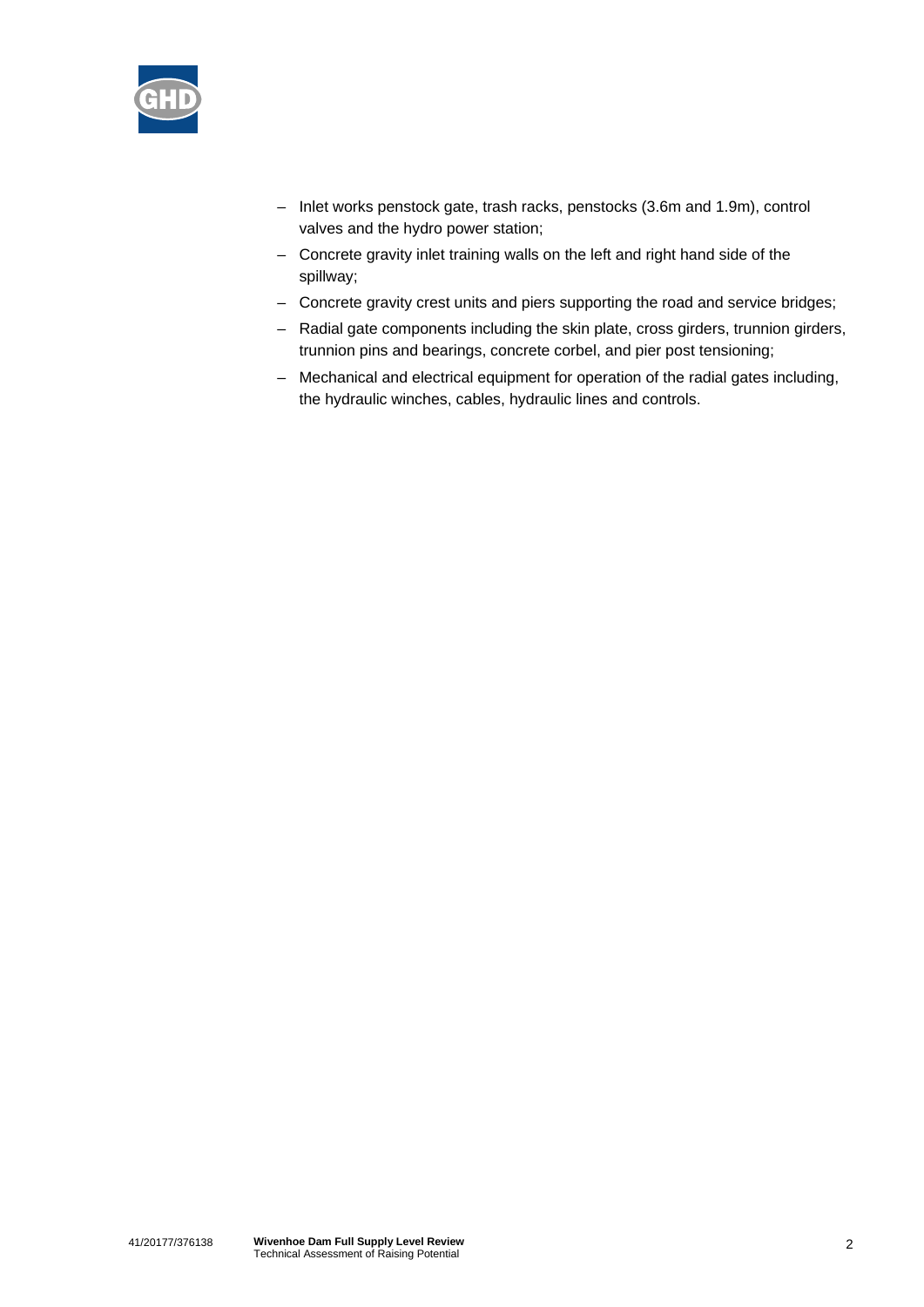

# 2. Methodology

Our methodology comprised the following steps.

Start Up discussion with SEQWater, preliminary review of reports and site visit and discussion with Operators conducted over two days on 29 and 30 May by Malcolm Barker (Principal Engineer Dams), Jon Williams (Manager Dams), Barry Vivian Principal Mechanical Engineer) and Toby Loxton (Senior Hydrologist) of GHD.

Review of reports obtained during the site inspection, ones that GHD have in our library and additional reports including the Wivenhoe Upgrade Design report received 27 October 2008.

The reports and data were analysed to determine the following:

- Detailed description and design loads for the components including the safety factors or compliance with relevant guidelines or codes;
- Increased loads and assessment of the revised safety factors;
- Evaluation of the operational impacts of the raised FSL on the components

The above data was used to determine the acceptability of the proposed raising of the operation level by 2m from RL 67 to RL 69.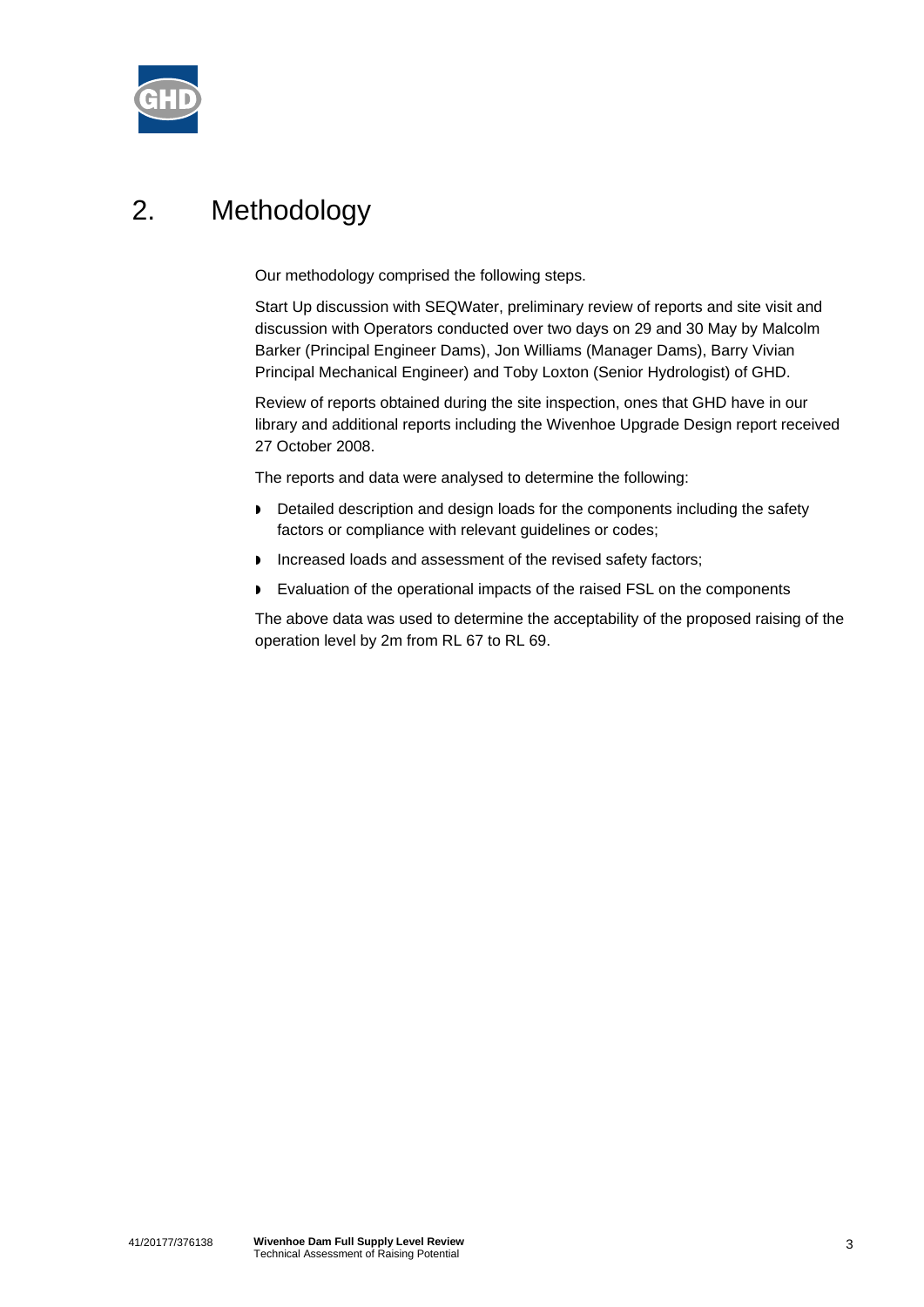

# 3. Description of Dam and Associated works

Wivenhoe Dam is a 56 m high, zoned earth and rock embankment separated into two parts by a concrete gravity spillway, controlled by 5 radial gates, each 12 m wide by 16.0m high. Two saddle dam embankments are located on the left side of the reservoir. The Brisbane Valley Highway passes over the dam.

The dam has four main functions by providing:

- A storage of 1.165 GL at full supply level (FSL EL 67.0m AHD) providing a safe water supply for Brisbane and surrounding areas;
- Flood mitigation in the Brisbane River with a dedicated flood storage volume of 1.45 GL up to EL 77.0m AHD (the Maximum Flood Level was increased to EL 80m AHD as part of the Wivenhoe Alliance Upgrade works in 2005, changing the flood storage volume to 2.0GL at EL 80m AHD);
- The lower pool for the Split Yard Pumped Hydro-Electric power station, which has a 500 MW generating capacity;
- A recreation area.

The dam was designed by the Queensland Water Resources Commission and a design report is available (DPI, 1995). It was constructed by a consortium of contractors between 1977 and 1985, supervised by the Commission.

The Wivenhoe main embankment is located on the right hand side of the centrally placed spillway. The 1.2 km embankment is a 56 m high central clay core embankment with both upstream and downstream filters supported by outer shells of compacted sandstone with river run gravel in the upper portion. The shoulder slopes are 2 horizontal to 1 vertical with a local steepening in the upper portion to 1.5 horizontal to 1 vertical. Riprap was provided on both upstream and downstream shoulders.

To the left of the spillway structure, the embankment has a sloping upstream core protected by both upstream and downstream filters and supported by a downstream shell of miscellaneous fill. Batter slopes are 3 horizontal to 1 vertical on the upstream face and 2 horizontal to 1 vertical on the downstream face. Riprap was provided on both upstream and downstream shoulders.

Two saddle dams close off low saddles on the left abutment of the dam. Saddle Dam 1 is a homogeneous embankment constructed from miscellaneous fill. Saddle Dam 2 is the higher of the two embankments and is constructed with a central clay core and random fill shoulders. Rip Rap is provided for both embankments on the upstream face for wave protection and the downstream slope is topsoiled and grassed, They have a crest level at EL 80m AHD and have a maximum height of 10 m. The saddle dams only retain water during flood operation with Saddle Dam 1 having an upstream foundation contact level of RL 73 and Saddle Dam 2 having an upstream foundation contact level of RL 72.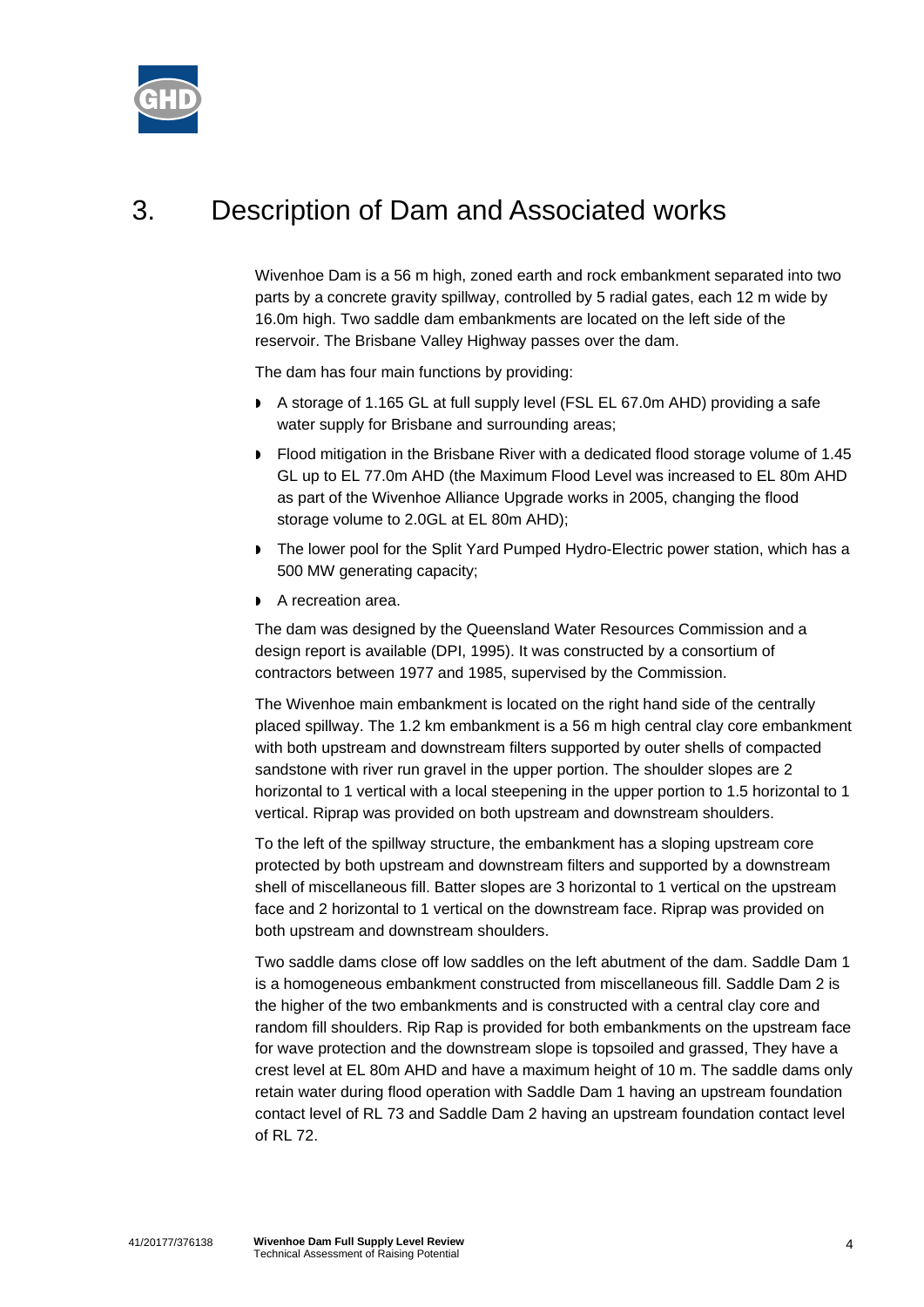

The spillway is located in a low saddle between the two embankments and is controlled by 5 radial gates supported on a mass concrete ogee crest. The radial gates are 12m wide by 16m high and discharge via a flip bucket spillway to an unlined rock discharge channel.

The five 12 metre wide by 16 metre high radial gates in the Wivenhoe spillway structure are operated by hydraulic motor driven wire rope winches, one on each side of each gate. The power units (2) for the spillway gates and penstock gate are located in a winch room in the left abutment of the dam. Also located in this winch room is an auxiliary diesel operated hydraulic unit capable of operating the gates.

The dam has an EXTREME hazard classification (according to current ANCOLD guidelines) because of the significant development downstream in the Brisbane and Ipswich metropolitan areas, with the population at risk (PAR) numbering in the hundreds of thousands.

The original spillway capacity, with an Annual Exceedance Probability (AEP) of 1 in 22,000, was well below current standards for an Extreme hazard dam. The Wivenhoe Alliance was formed by SEQWater to improve the flood security with a long-term goal of providing adequate spillway capacity to pass the Probable Maximum Flood (PMF). Investigation studies concluded that the two-stage upgrade program outlined below would provide a cost-effective risk reduction program.

- Construction of a new secondary spillway on the right abutment that would enable the dam to handle an inflow flood with an AEP of 1 in 100,000 at a Maximum Flood Level (MFL) of EL 80m AHD. The spillway is to be controlled by three fuse plug embankments in a 164m wide secondary spillway in an excavated chute that included concrete works for a 3m ogee crest to RL 67, apron slabs, chute lining and the divider walls;
- **Deparating of the embankment crest to retain a MFL of RL 80m AHD with zero** freeboard by upgrading the existing concrete crash barrier to act as a water retaining structure;
- Upgrading of associated structures as appropriate, including protection of the gates and Spillway Bridge and strengthening of the spillway gravity structure with post tensioned anchors. In addition, provision of a steel deflection baffle upstream of the radial gates was provided to ensure the gates clear the flow profile for the raised MFL.

This Stage 1 upgrade changed the dam crest flood from a 1 in 22,000 AEP event to 1 in 100,000 AEP flood event. The initial trigger level for the first fuse plug embankment is at EL 75.7m AHD (approximately the 1 in 6 000 AEP flood event).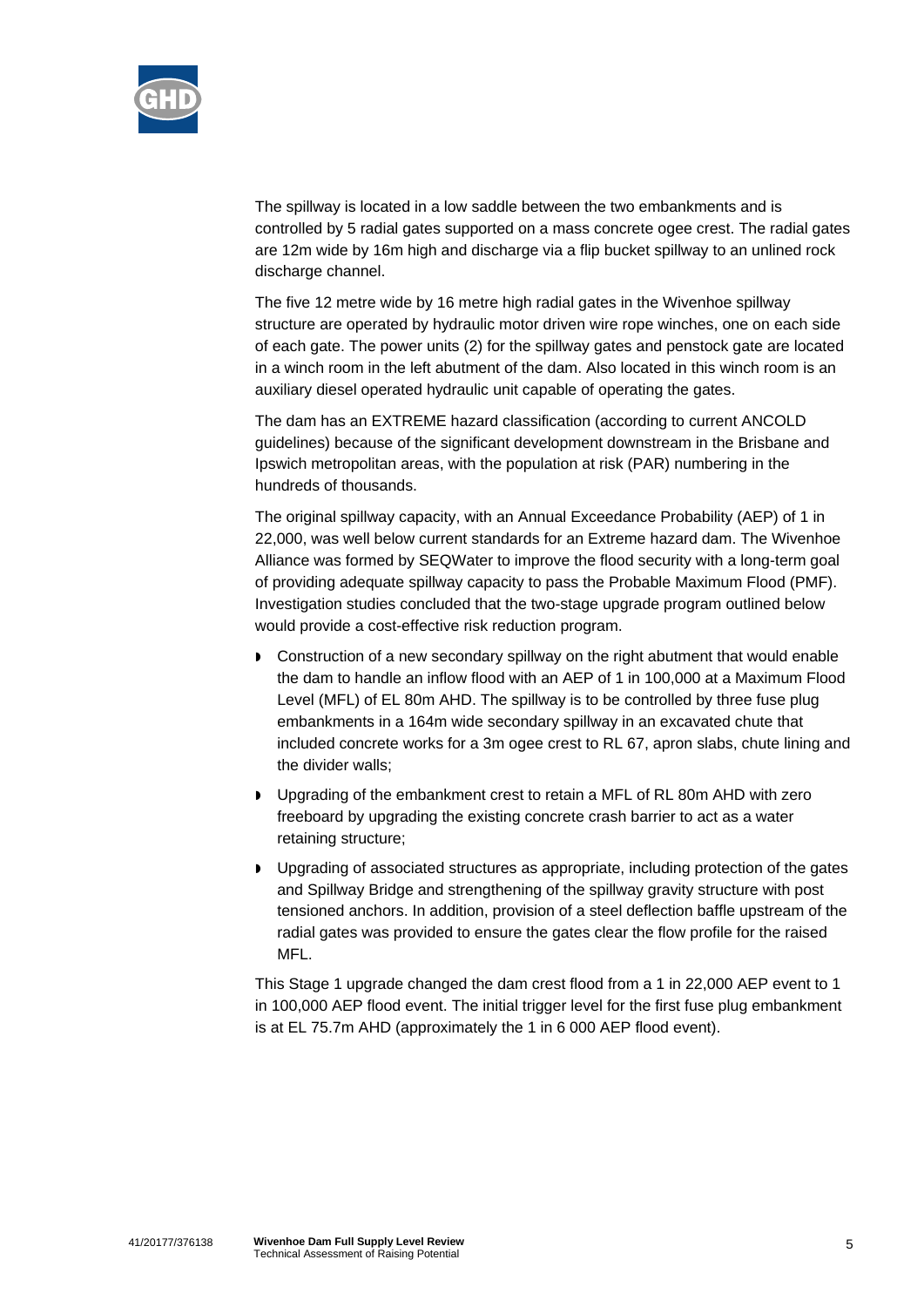

## 4. Data Review

## **4.1 Spillway Gate Operation and Flood Hydrology**

This review is based on the following three documents:

- Wivenhoe Dam Spillway Augmentation Works, Volume 5, Design Discharges and Downstream Impacts of Wivenhoe Dam Upgrade Report, Report No: Q1091 WIV-RP-HD-004, prepared by Wivenhoe Alliance, September 2005.
- **Assessment of Wivenhoe Dam Full Supply Level on Flood Impacts Report** prepared by Sunwater, December, 2007.
- SEQWater Manual of Operational Procedures for Flood Mitigation for Wivenhoe Dam and Somerset Dam, prepared by South East Queensland Water Corporation, Version 7, 6 June, 2007

The Wivenhoe Alliance report documents and summarises the history of Wivenhoe Dam, and describes the assessment and design processes that were undertaken to upgrade the dam to pass the 1 in 100,000 Annual Exceedance Probability (AEP) primarily through the construction of a three-bay fuse plug spillway on the right abutment in 2005. This assessment led to a recent revision of SEQWater's Manual of Flood Operational Procedures (referred to as the Flood Operations Manual in this review) to incorporate the fuse plug spillway in their procedures. In late 2007, Sunwater investigated several options for raising the Full Supply Level (FSL) for Wivenhoe Dam to determine the likely impact on flood routing performance.

These three reports were the primary documents reviewed for this study. This hydrology review provides a summary of the Flood Operations Manual, an overview of the flood routing performance of the current dam, the flood routing impact of raising the full supply level, and the findings.

#### **4.1.1 Flood Operations Manual Summary**

The Manual of Operational Procedures for Flood Mitigation for Wivenhoe Dam and Somerset Dam (SEQWater, 2007) contains the management rules for both dams during flood events. Wivenhoe Dam and Somerset Dam are operated in conjunction so as to maximise the overall flood mitigation capabilities of the two dams and the procedures are based on the operation of the dams in tandem. The auxiliary spillway at Wivenhoe Dam works in conjunction with the existing gated spillway. The design intent of the auxiliary spillway is to try and ensure that the gates are fully opened by the time the first fuse plug is initiated. This is on the basis that the discharges through the existing spillway will result in less damage than allowing discharges through the auxiliary spillway.

While Wivenhoe Dam has the capacity to mitigate the flood effects of a Somerset Dam failure, in the absence of any other flooding, Wivenhoe Dam could be overtopped and destroyed by Somerset Failing during a major flood event. Current estimates of extreme floods indicated floods are possible that could overtop both dams. In the case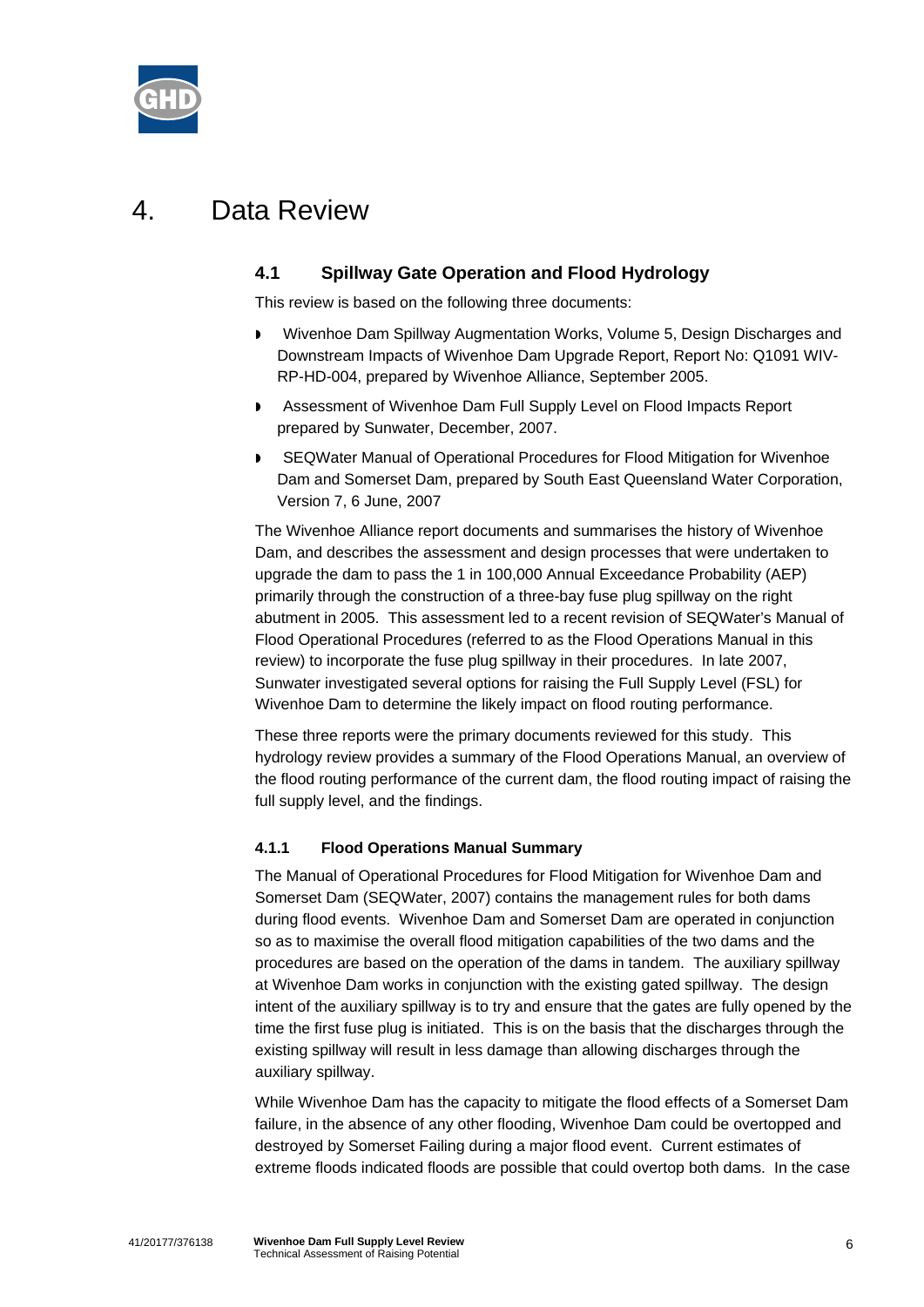

of Wivenhoe Dam such an overtopping would most likely result in the destruction of the dam itself.

There are four basic flood procedures once the water level in Wivenhoe Dam exceeds 67.25m AHD (i.e. 0.25 metres above full supply level): Procedures 1, 2, 3, and 4. There are a number of sub-procedures for Procedure 1, which aims to minimise flooding of downstream bridge crossings. Procedures 2 or 3 are applied if the water level in Wivenhoe Dam reaches 68.5m AHD with the aims being not to submerge Fernvale Bridge and Mt Crosby Weir Bridge prematurely and to try and regulate the peak flow at Lowood to less than 3,500  $m^3/s$ . In the case of Procedure 3, an additional aim is to regulate the release from Wivenhoe Dam so that the peak flow rate at the Bremer River junction does not exceed 4,000  $\text{m}^3\text{/s}$ .

Procedure 4 normally comes into effect when the water level in Wivenhoe Dam reaches 74m AHD. However, the Senior Flood Operations Engineer may seek to invoke discretionary powers if earlier commencement is able to prevent triggering of a fuse plug. Under this procedure, the release rate is increased, as the safety of the dam becomes the priority. There are two sub-procedures for Procedure 4 known as 4a and 4b.

Sub-procedure 4a applies when all indications of the peak flood level in Wivenhoe Dam are that the flood event will be insufficient to trigger operation of the first bay of the fuse plug by reaching a water level of 75.5m AHD.

Sub-procedure 4b applies once indications are the peak flood level in Wivenhoe Dam will exceed 75.5m AHD using the minimum gate opening intervals for normal operation. In sub-procedure 4b the minimum time interval between gate openings can be reduced and successive gate openings of the same gate may be made. The gates are to be raised to ensure they are out of the water before the initiation of the first fuse plug (if possible). Where practicable, the gates are to be in the fully open position before the dam water level reaches 75.7m AHD.

The Wivenhoe Alliance spillway augmentation works report indicates the invert level of the first fuse plug is 75.5m AHD and a water level of around 75.8m AHD is required to initiate this fuse plug (Wivenhoe Alliance, 2005).

## **4.1.2 Flood Routing Behaviour of Existing Wivenhoe Dam**

Wivenhoe Dam commands a catchment area of 7,048 km<sup>2</sup> and stores approximately 1,165 GL at a full supply level of 67m on the Australian Height Datum (AHD). In 2005 the Wivenhoe Alliance completed construction of a three-bay fuse plug on the right abutment of Wivenhoe Dam and raising the main embankment crest by one metre to 80.1m AHD. These works increased the spillway capacity of the dam to pass peak flows from an estimated 1 in 22,000 AEP event to a flood with an AEP of approximately 1 in 100,000. Further work is proposed in the future to install a single-bay fuse plug at Saddle Dam 2, which is anticipated to enable the dam to convey the Probable Maximum Flood (PMF) (Wivenhoe Alliance, 2005).

The Wivenhoe Alliance used three computer models to predict the flood behaviour of Wivenhoe Dam: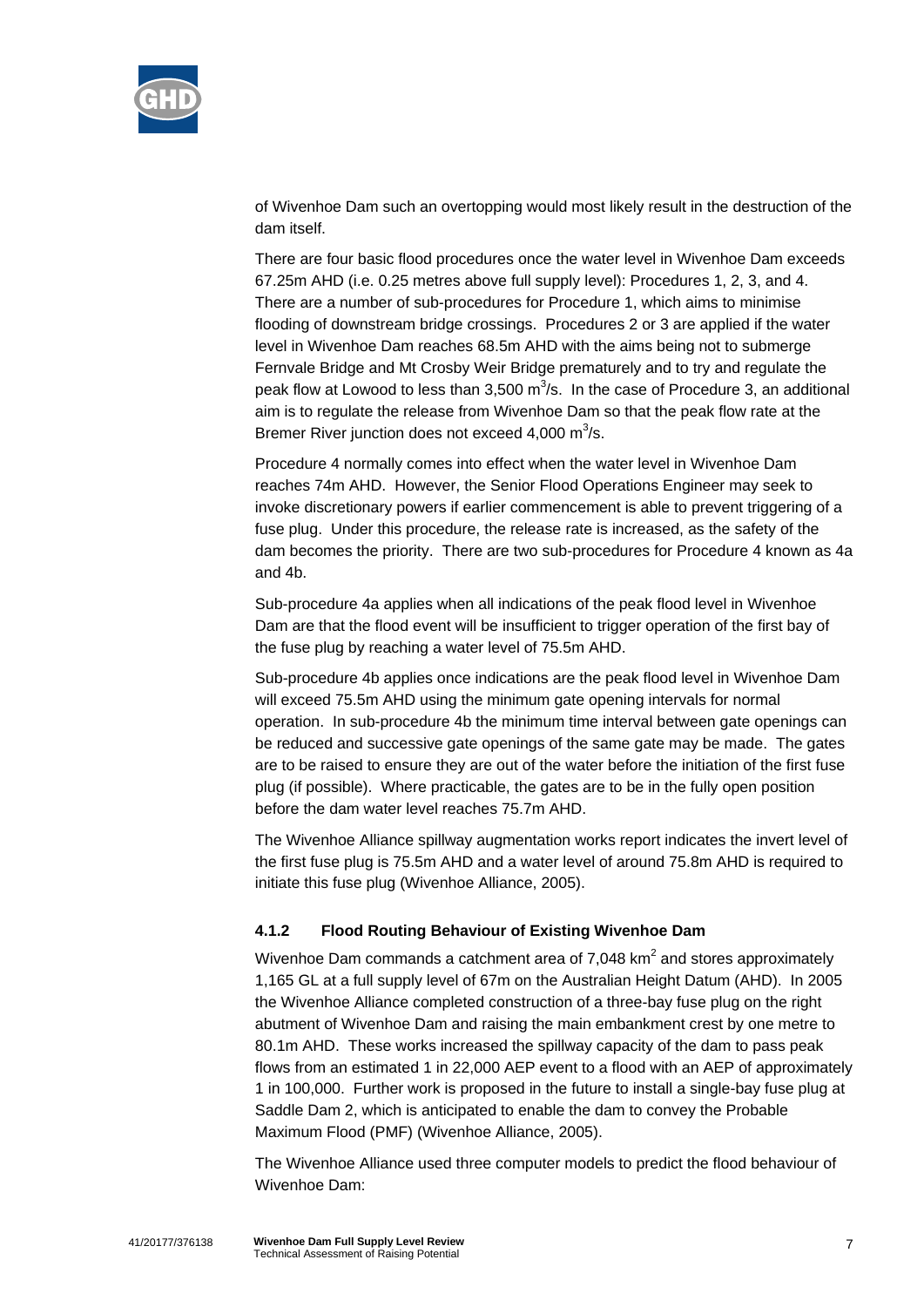

- WT42D a rainfall-runoff routing model for development of hydrographs into Somerset Dam, Wivenhoe Dam, and downstream tributaries;
- WIVOPS to derive outflow hydrographs from Somerset Dam and Wivenhoe Dam for floods that do not initiate a fuse plug; and,
- FLROUTE to determine the Wivenhoe Dam outflow hydrograph for events that do initiate a fuse plug.

Their hydrological assessment used the latest design rainfall estimate and temporal patterns for large, rare, and extreme floods which were applied to the calibrated hydrological models. IEAust (1999) defines floods with an AEP between 1 in 50 and 1 in 100 as large floods while those events with an AEP between 1 in 100 and 1 in 2000 are known as rare floods. Floods with a lower probability than 1 in 2,000 are considered extreme floods and these types of floods have a high degree of uncertainty in terms of their magnitude and probability. That is, data from very few, if any, extreme events (such as the Probable Maximum Precipitation (PMP) event) have been observed.

According to the flood frequency curve for outflows from Wivenhoe Dam, the commencement of Procedure 4 occurs for events with an AEP of around 1 in 500, while floods with an AEP of approximately 1 in 2,000 are likely to trigger Sub-Procedure 4b (Wivenhoe Alliance, 2005).

The initiation of the first fuse plug occurs when the water level in the dam reaches 75.80m during an event with an Annual Exceedance Probability (AEP) of approximately 1 in 6,000. The second and third fuse plugs are initiated at estimated AEPs of 1 in 11,500 and 1 in 22,500 respectively. The third fuse plug is initiated when the water level rises to 76.88m (Wivenhoe Alliance, 2005).

## **4.1.3 Flood Routing Impact of Raising the Full Supply Level**

Sunwater investigated a number of options for raising the full supply level that included a one metre increase and a two metre increase together with the operating rules that applied at the time of the study and some modified rules that resemble those in the Version 7 of the Flood Operations Manual. For the purposes of this review, only the analyses using the "modified" rules were considered as these rules are very similar to those considered by Wivenhoe Alliance (Wivenhoe Alliance, 2005).

In order for Sunwater to investigate these options the WIVOPS program needed to be modified to accommodate other full supply levels as the current full supply level is "hard-coded" into the source code (Sunwater, 20007). Sunwater (2007) commented that there is little documentation available on WIVOPS and the code has been modified on several occasions to meet the changing dam configurations and to investigate changes in operational procedures.

Table 1 compares the AEPs derived by Wivenhoe Alliance and by Sunwater for the triggering of Procedure 4 (water level reaching 74m AHD) and for fuse plug initiation of the existing Wivenhoe Dam. This table shows there is good agreement for the AEP of those events that trigger Procedure 4. In the case of the fuse plug initiation, Sunwater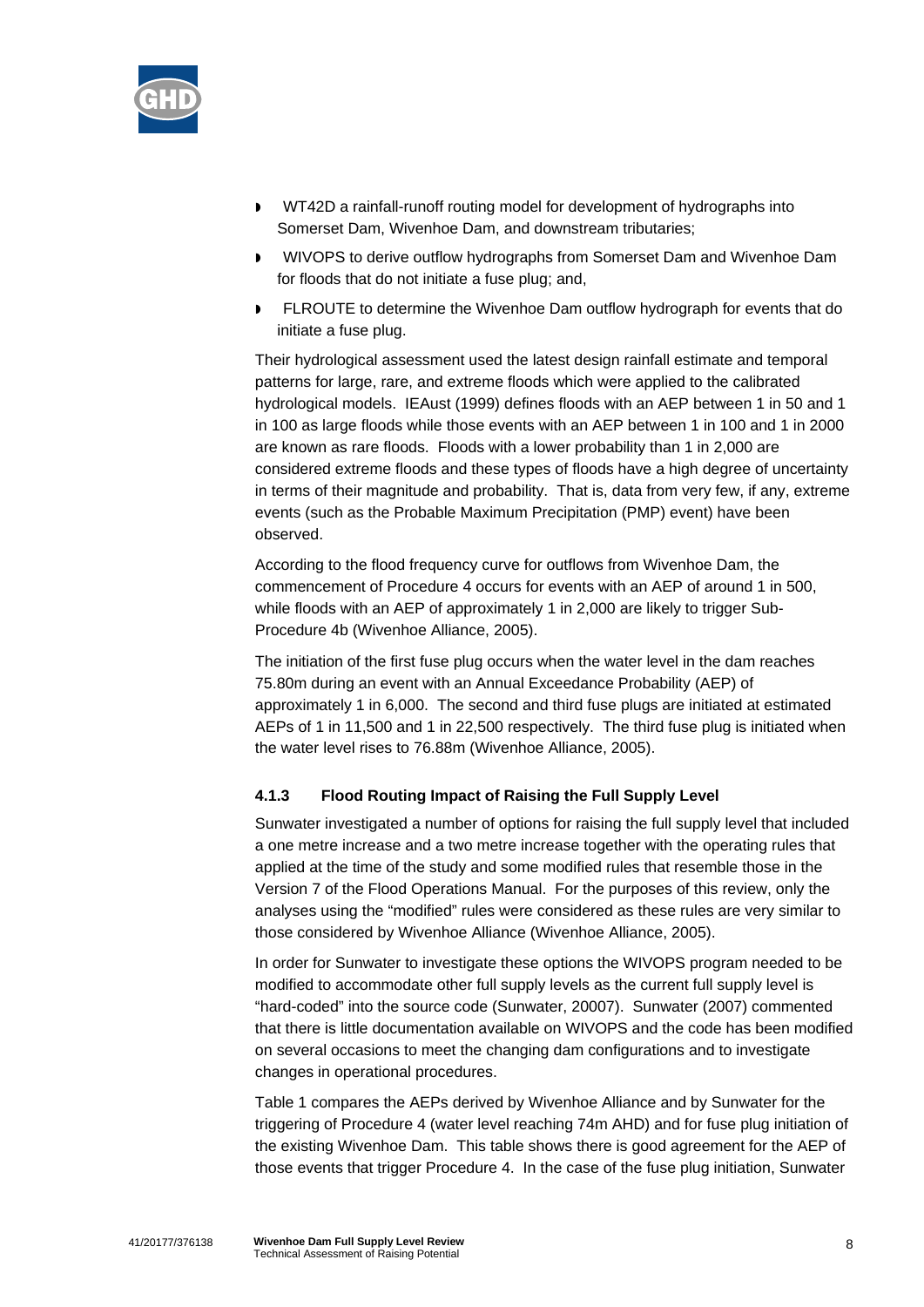

predict a marginally higher probability than Wivenhoe Alliance. This difference is attributed to the modifications made to the WIVOPS program and that Sunwater did not use the FLROUTE program but chose to simulate the fuse plug performance through the modified WIVOPS program. The difference in results is not considered to be significant for the assessment of flooding behaviour for other full supply level options given the Sunwater result yields a slightly higher probability of occurrence.

| <b>Full Supply Level (m)</b>               | <b>Wivenhoe Alliance</b><br><b>Estimate</b> | Sunwater Estimate <sup>a</sup> |
|--------------------------------------------|---------------------------------------------|--------------------------------|
| <b>Triggering Procedure 4</b><br>(74m AHD) | 1 in 500                                    | 1 in 430                       |
| Fuse Plug Initiation                       | 1 in 6,000                                  | 1 in 4,500                     |
|                                            |                                             |                                |

### **Table 1 Comparison of Flood Routing Results, Existing Wivenhoe Dam**

 $a$ : Table 6-9 (Sunwater 2007)

Sunwater (2007) simulated the behaviour of a range of floods for a full supply level of 68m AHD, and 69m AHD with all gates working, plus the same scenarios where one gate was inoperable. The results of these analyses are summarised in Table 2. This table illustrates how the likelihood of triggering of Procedure 4 and of fuse plug initiation increases as the full supply level increases due to the loss of currently available flood storage.

### **Table 2 Flood Routing Results for Full Supply Level Options (Sunwater, 2007)**

| <b>Full Supply</b><br><b>Level Option</b> | <b>Triggering Procedure 4 (74m</b><br>AHD)      |                                            | <b>Fuse Plug Initiation</b> |                               |  |
|-------------------------------------------|-------------------------------------------------|--------------------------------------------|-----------------------------|-------------------------------|--|
|                                           | <b>All Gates</b><br><b>Working</b> <sup>a</sup> | <b>One Gate</b><br>Inoperable <sup>b</sup> | <b>All Gates</b><br>Working | <b>One Gate</b><br>Inoperable |  |
| 67 <sub>m</sub> AHD<br>(existing)         | 1 in 430                                        | 1 in 550                                   | 1 in 4,500                  | 1 in 3,500                    |  |
| 68m AHD                                   | 1 in 330                                        | 1 in 400                                   | 1 in 3,500                  | 1 in 2,500                    |  |
| 69m AHD                                   | 1 in 100                                        | 1 in 200                                   | 1 in 2,300                  | 1 in 1,800                    |  |

<sup>a</sup>: Table 6-9 (Sunwater, 2007)

<sup>b</sup>: Table 6-10 (Sunwater, 2007)

Table 2 also illustrates the impact of one gate being inoperable during flood events and in the case of triggering Procedure 4, the probability is reported as marginally decreasing which is not considered a reliable result. If one gate is not working the flow rate past through the spillway is reduced (if other gate openings are not increased to compensate) and the water level should increase, and the flood event probability that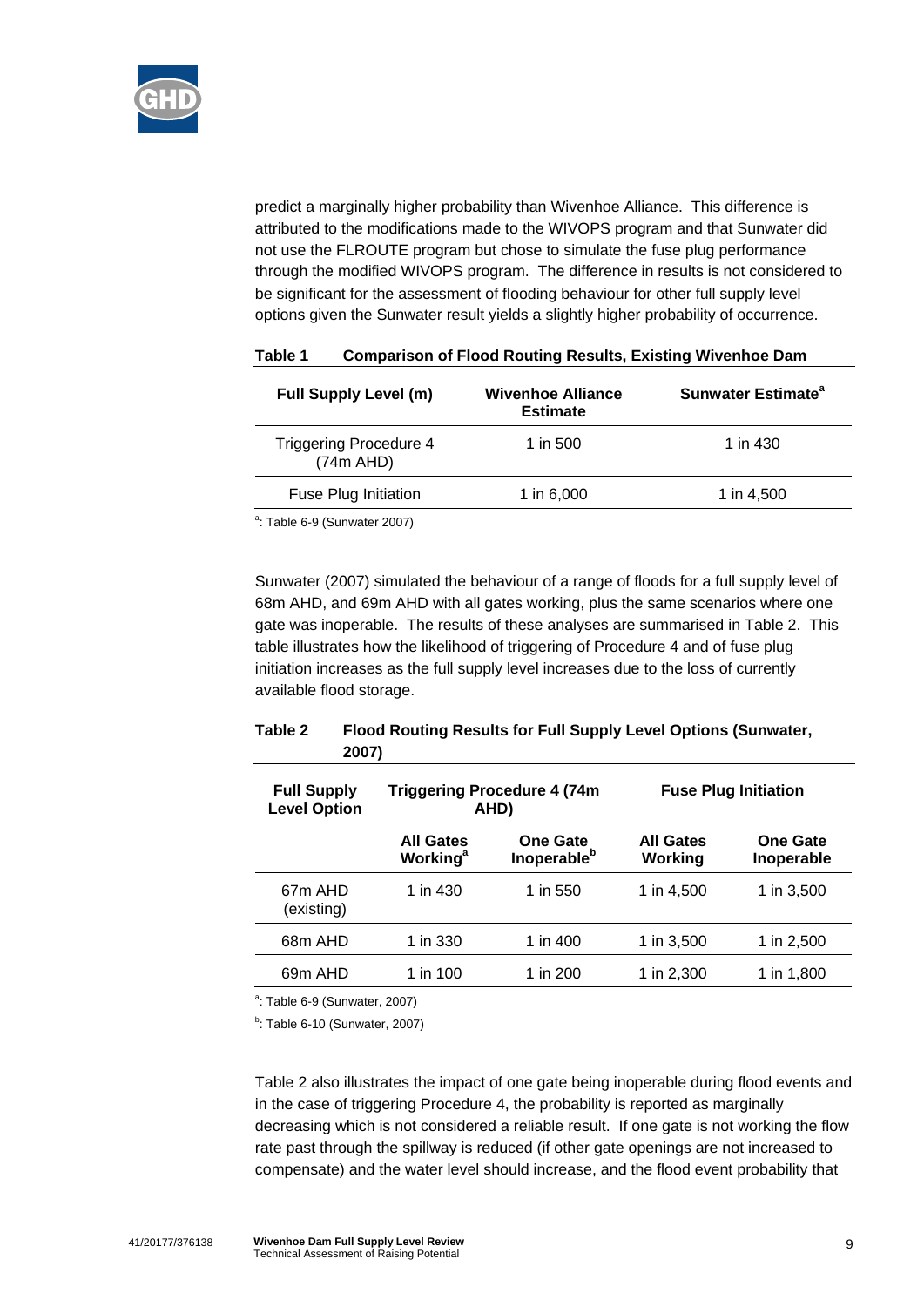

this occurs should also increase, or be the same at best. The results for the first fuse plug initiation seem to be reasonable.

Sunwater (2007) commented that under the current operational procedures, with one gate inoperable, the opening of the remaining gates is adjusted to achieve the same discharge. This cannot be carried out in the exiting WIVOPS which has the number of available gates (five) hard-coded into the program. As a first pass, the input rating for one gate was reduced by 20% to account for one gate inoperable. It was recognised by Sunwater that this produces an overly conservative result up to a water level of 73m AHD at which level the inoperable gate would be overtopped. This is the probably reason for the anomalous result for the triggering of Procedure 4 AEPs.

The analyses demonstrate that only large to rare floods are still likely to trigger Procedure 4, and that only rare floods are still likely to initiate failure of the first fuse plug for either all gates working, or with one gate inoperable during the flood events. For a full supply level of 69m the analysis showed that the fuse plug is likely to be initiated at the upper end of the rare event category. By way of comparison, the retrofitted auxiliary fuse-plug spillway for Warragamba Dam s reported to be initiated by a flood event with an AEP of approximately 1 in 750 (Wivenhoe Alliance, 2005).

Like the Wivenhoe Alliance, Sunwater did not consider a joint-probability analysis as part of their simulations. Both parties assumed the dams were full at the onset of the flood events which is considered to be suitably conservative approach for design works and for options investigations as the rainfall totals for a given probability tend to increase over time as more large and extreme rainfall events are recorded and subsequently used to refine rainfall distributions. This trait is highlighted when the Probable Maximum Precipitation (PMP) design estimates are considered for Wivenhoe Dam as noted by Wivenhoe Alliance (2005) that the 1977 estimate for the 48 hour storm was 480mm and in 2003 this estimate increased to about 1,050 mm.

A joint-probability analysis is most likely to result in lower AEPs than those reported here as that type of analysis takes into account the probability of the factors such as dam water level at the time of the event, the antecedent moisture condition of the catchment, the temporal pattern and duration of the storm, and the infiltration rate of rainfall into the soil. Defining the probability distributions for several of these factors (e.g. antecedent moisture, infiltration rates, and dam water level) is likely to be difficult, particularly for extreme flood events as very few of these events have occurred and data is limited to allow for an accurate definition of their domains.

#### **4.1.4 Findings**

Based on the modelling of a one metre and two metre raise of the full supply level undertaken by Sunwater, it appears that only large floods will trigger Procedure 4, and that only rare floods will still initiate failure of the first fuse plug for either all gates working, or with one gate inoperable during the flood events. That is, raising the full supply level of Wivenhoe Dam is not considered to result in an excessively higher probability of triggering Procedure 4 operation rules or initiation of the first fuse plug compared to the flood routing behaviour of the existing dam.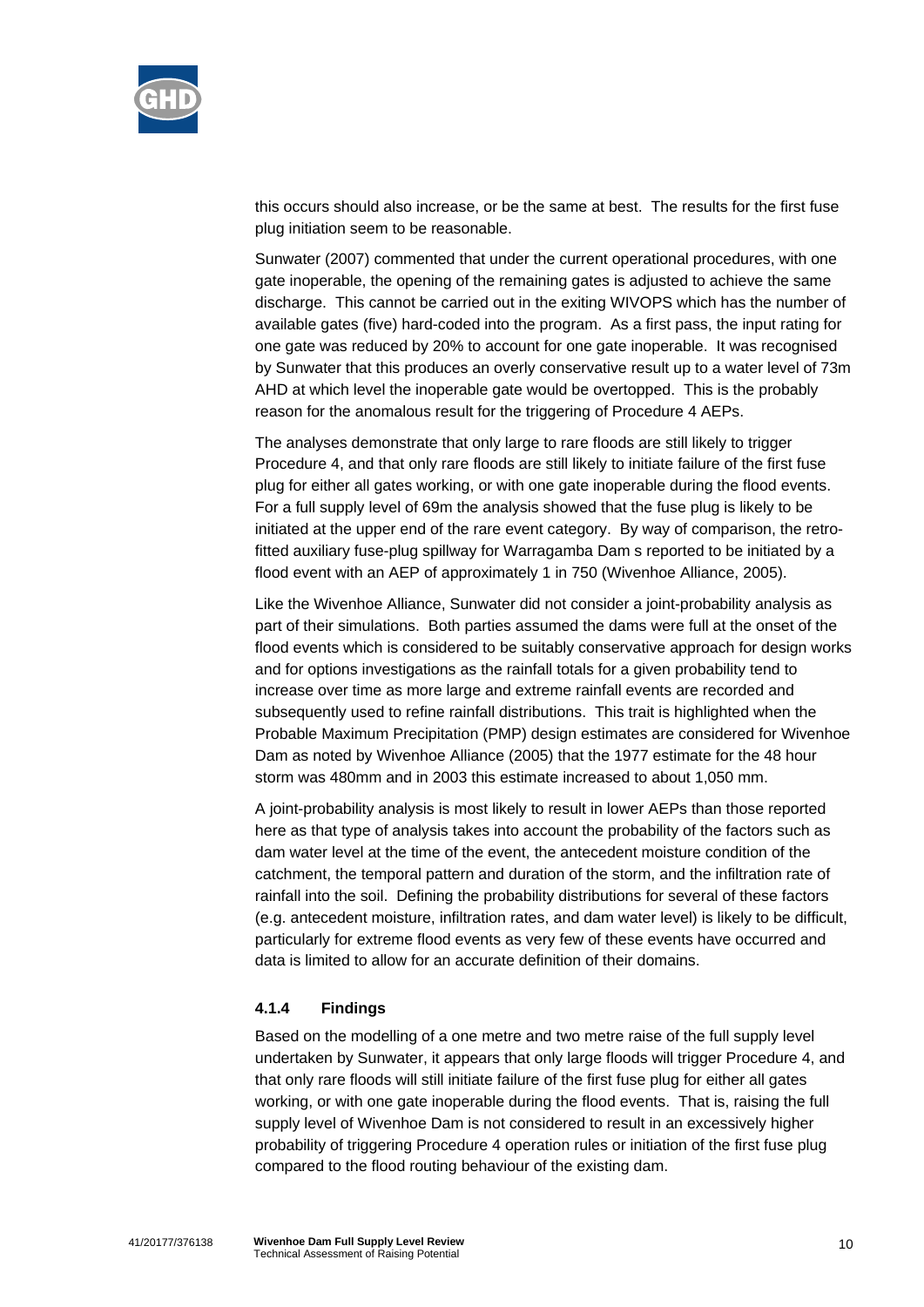

Sunwater (2007) noted a number of issues regarding the adopted methodology, assumptions, and the use of WIVOPS and made a number of recommendations. Should SEQWater proceed with detailed design for raising the full supply level of Wivenhoe Dam it is recommended that Sunwater's recommendations be addressed.

#### *Additional reference:*

IEAust, Australian Rainfall and Runoff (AR&R), A guide to flood estimation, Volume 1, The Institution of Engineers Australia, Barton ACT, 1999

## **4.2 Spillway Gates structural, mechanical and electrical**

Key levels for the gates are summarised below:

| Fixed Concrete Spillway Crest: | EL 57     |
|--------------------------------|-----------|
| (Present) Existing FSL:        | EL 67 AHD |
| Proposed FSL:                  | EL 69 AHD |
| Top of Gate:                   | EL 73     |
| Max Flood Level:               | EL 77     |
| Nominal Crest Level:           | EL 80     |
|                                |           |

Based on a requirement to attenuate a substantial flood volume, the top of the gates (EL 73) were designed much higher than the dam FSL (EL 67).

The gates were designed for the FSL of 68.5 AHD although the FSL for efficient operation of Wivenhoe Dam Hydro-Electric Power Station is EL 67m [Wivenhoe Dam Design Report, Volume 1 – Text, Sept 1995, Sect 23.2, p132]

According to the Loading Conditions and Design Stresses, Condition 1 – Water to EL 73 (top of gate), Gate Shut, even though this scenario prescribes a dam level that is 4.5 metres above the design FSL (EL 78.5) and will only be achieved during flood mitigation operations, it was considered to occur frequently enough to warrant being used as the normal design case [Wivenhoe Dam Design Report, Volume 1 – Text, Sept 1995, Sect 23.6, p134]

The load in this condition =  $1.2 \times$  (Dead Load + Live Load) and adopted allowable stresses of 0.50Fy as per US Corps of Engineers, as opposed to AS1250 0.60Fy.

For the purposes of this design the possible future long term design FSL was taken to be EL 68.5m AHD. The initial FSL will be EL 67.0m AHD. [Report on Wivenhoe Dam Design of Crest Control Structures, Apr 1995, Sect 1.0, p1]

A review of the seismic report revealed that only the trunnion pedestal hold down bolts reach yield under Operating Basis Earthquake (OBE) and Maximum Design Earthquake (MDE) loading. [Wivenhoe Dam, Report on Seismic Assessment of the Radial Gates, Piers and Bridges, August 2000, p88]. The use of Grade 4.6 hold down bolts for the trunion pedestals would not meet current standards and a revised analysis is recommended to evaluate the proposed raising.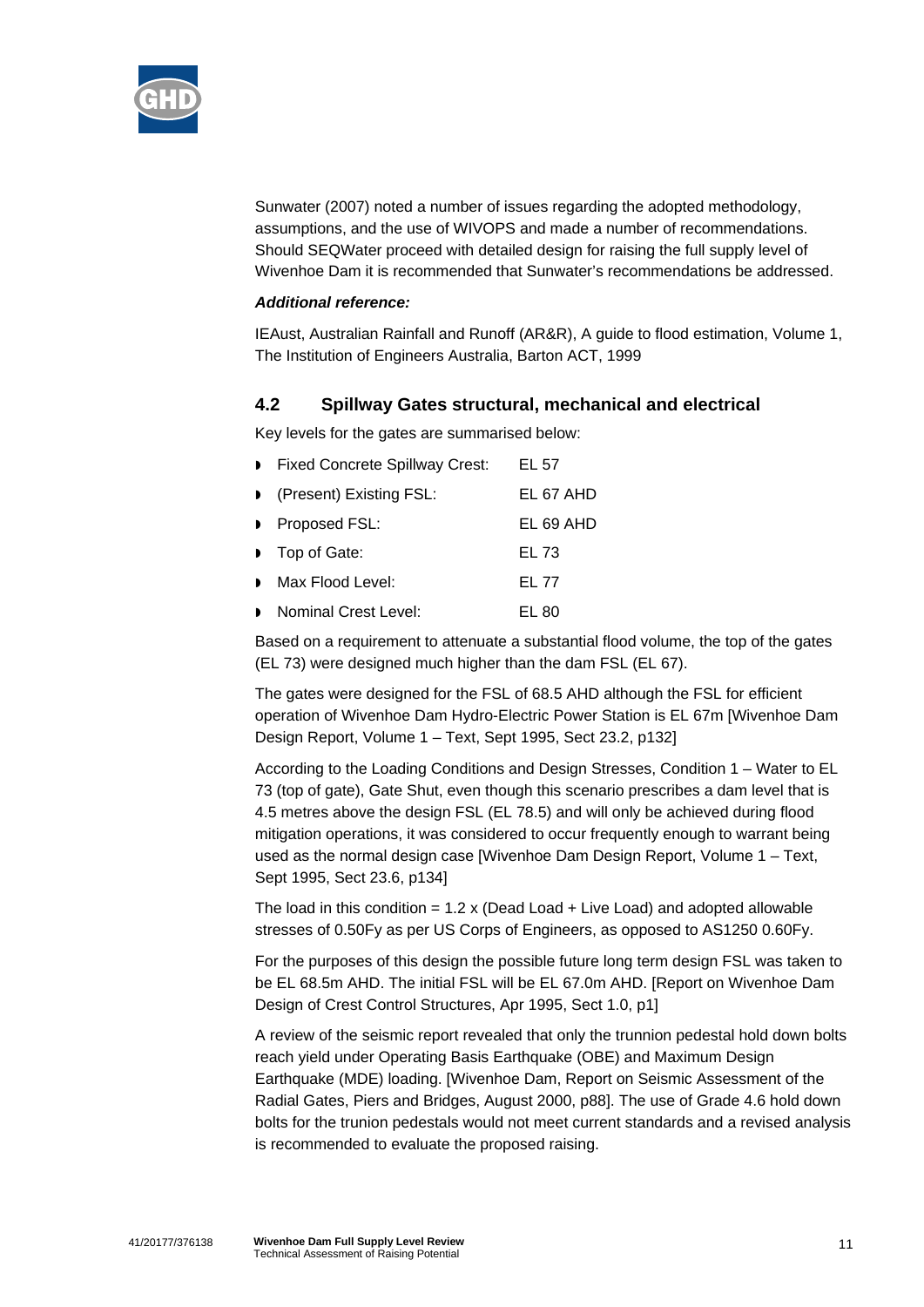

The information provided in the above mentioned design reports indicates that raising Wivenhoe Dam's FSL (from EL 67m) by 1.5m to EL 68.5 can be undertaken as the dam (in this case specifically the gates) was originally designed to be operated at a FSL of 68.5m and that this was only reduced to EL 67m as a means of efficiently operating the hydro plant.

Furthermore, given the fact that Load Condition 1 of Water to EL 73.0m, Gate Shut (4.5m over EL 68.5) was adopted as the normal design case, this tends to indicate the gates can be operated as per normal at EL 69.0.

The information taken from the various Wivenhoe Dam design reports support the assessment that the Wivenhoe Dam radial gates can still be operated as per normal should the FSL be increased by 2m from EL 67.0m to EL 69.0m.

## **4.3 Spillway Crest Bulkhead Gate**

The spillway crest bulkhead gate is used as a maintenance bulkhead in front of the radial gates. It has however also been designed as an emergency gate to close into full flow should one of the radial gates fail in the raised position.

The bulkhead gate has been designed for a water loading to EL 69.0 (0.5m over the design FSL of EL 68.5). This level is also the top of the gate in the closed position. The gate has not been designed to be overtopped, although the horizontal beams only reach their yield stress at a water level 1.65m above the top of the gate. This level represents a static head and does not include for impact from overtopping water on the beams. The maximum combined stresses in the girders with the water level at the top of the gate, are below the allowable 75% of yield stress for the material used. This indicates that it may be possible to modify the gate with a low wave board to prevent overtopping by wave action.

The bulkhead gate can however be used as is for the proposed new FSL at EL 69.0 if routine maintenance is scheduled for when the reservoir level is below EL 69.0.

The gate can also still be used as an emergency gate to safeguard reservoir storage in the event that one of the radial gates fail to close if the reservoir level is at EL 69 (Proposed new FSL)

It is, however, recommended that if the reservoir level is raised to EL 69.0, that a low wave board be added to the top of the gate. Review of the design calculations would have to be done to determine how high the wave board could be taken.

#### **4.4 Selective Baulks**

The selective baulks can be used to draw off water of selected quality through the outlet works. These baulks can be installed up to EL 71.0. The baulks have been designed for a differential head of 2m and can only be installed under balanced conditions. If sufficient water way has not been provided between the baulks, a control system prevents the downstream outlet valves from being operated. The bottom baulk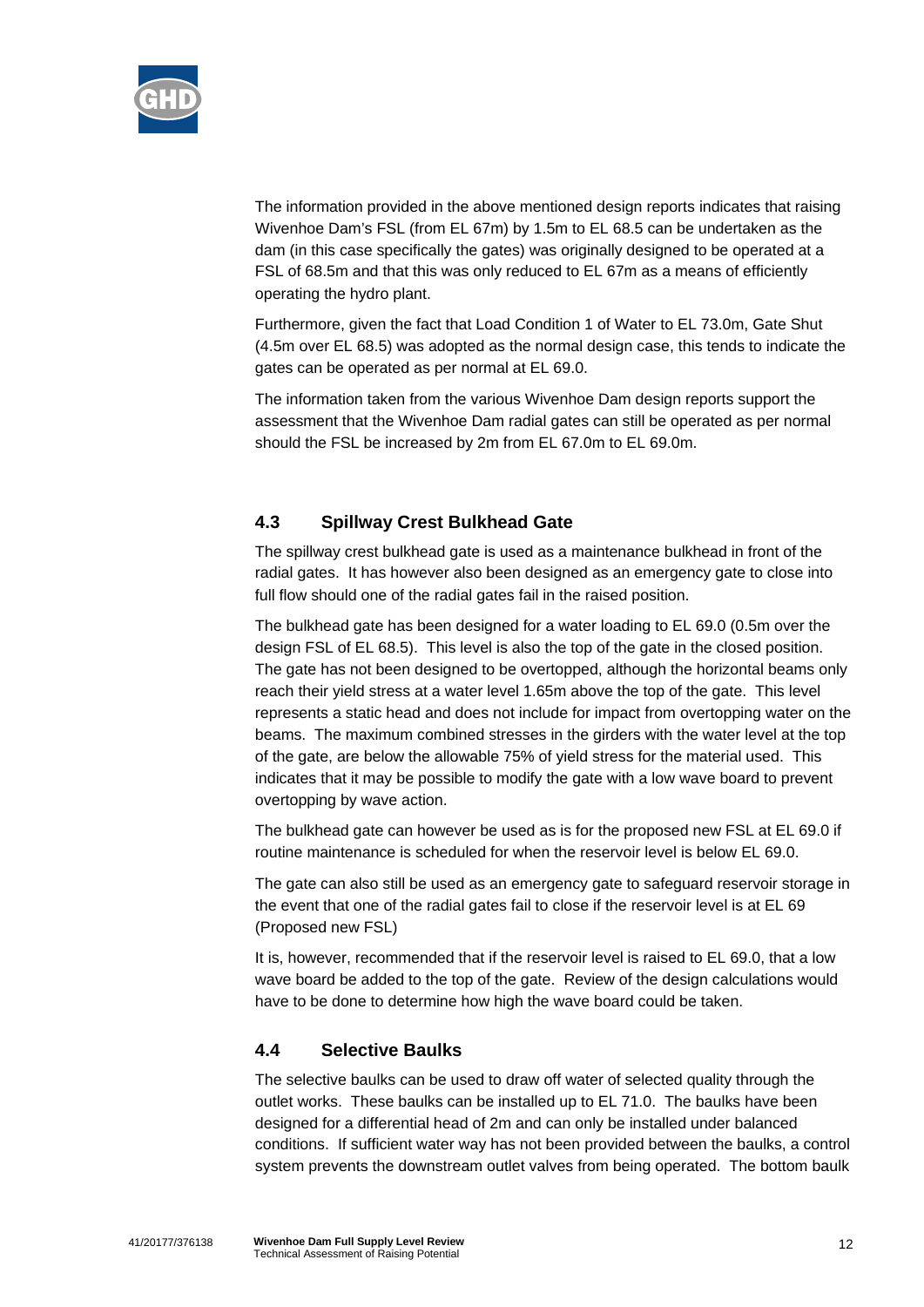

is designed with a collapsible section which would open under a differential head of 1 m. With these safe guards in place, raising the FSL to EL 69.0 would thus not impact their function or operation.

## **4.5 Trash racks**

The intake trash racks have been designed for a differential head of 1.5m. The differential head across the trash racks depends on blockage of the racks and not on the overall head. With the current operating and maintenance procedures in place, a raising of 2m would thus not present a problem.

## **4.6 Fixed Wheel Penstock Gate**

The penstock gate has been designed for a FSL of EL 67.0m. This equates to a design head of 38m. The 2m increase in head would thus result in an additional 5% loading on the gate. It may be possible that the gate structure could accommodate this increase, but without a review of the design calculations this cannot be confirmed.

The higher head may also have an impact on the dynamic loading on the gate during emergency closure of the 3.6m penstock. The design was however done for a 30MW power station. The lower flows associated with the installed 4MW power station would therefore result in much lower dynamic effects. It is thus expected that the proposed 2m increase in head would not influence the dynamic loading on the gate.

It is recommended that the design calculations for the gate are reviewed to establish if the additional 2m raising would still be acceptable.

## **4.7 3.6m Diameter Penstock**

The original design head for the penstock is not stated in the design report. Assuming though that it is the same as for the penstock gate, nl. EL 67.0m, the 2m increase in design head would result in approximately 5% increase in loading. The original design was however done for a 30MW power station with the associated surge pressures. This surge increased the normal design pressure to more than double the static head pressure. With the much smaller 4MW power station built in 2002, the expected surge pressure would be lower than the original design pressures. Taking into account also that the original design of the penstock disregarded the effect of the concrete surrounding the penstock, it is expected that the additional 2m head raising in FSL would not present a problem.

## **4.8 1.9m Diameter Outlet Pipe**

The 1.9m diameter outlet pipe was designed for the same internal pressures as the 3.6m penstock. It makes allowance for a surge pressure resulting from a valve closure in 1.1 seconds. The only valve in the line is a hydraulically operated fixed cone dispersion valve. This type of valve cannot close in such a short time period. The original design pressures are therefore very conservative and an additional 2m in static head would thus be acceptable.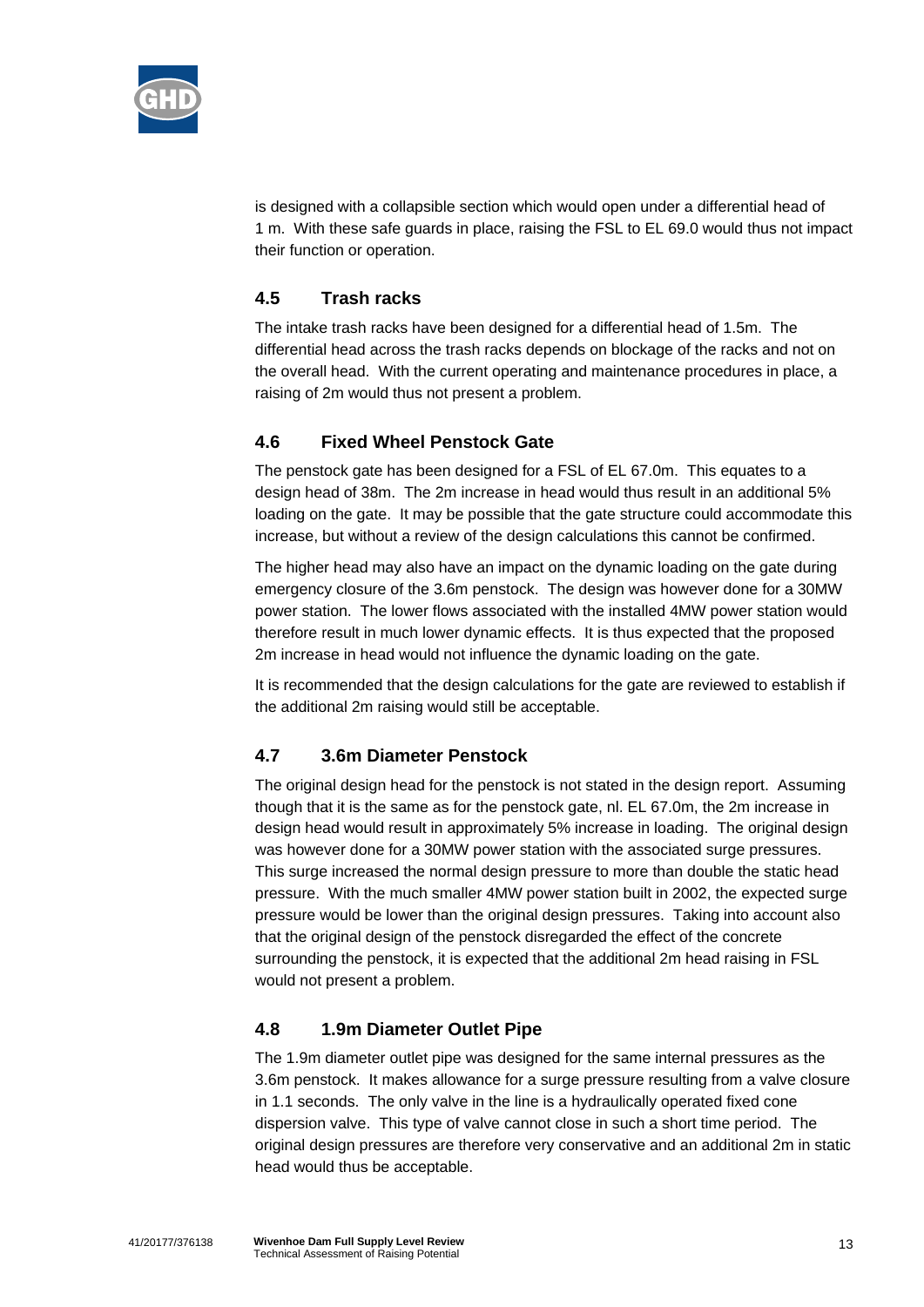

## **4.9 DN 1500 Fixed Cone Dispersion Valves**

The fixed cone dispersion valves have been designed for a static head of 75m. The actual maximum operating head is only 37m assuming a FSL at EL 67.0m. The proposed 2m raising would thus be well within the capability of the valves.

## **4.10 Spillway Ogee, Piers and Retaining Walls**

## **4.10.1 Spillway Stability**

Factors of safety were determined and evaluated using FERC criteria (pg 24 of 65 q1091 WIV RP De 012 Spillway and Existing Section - Wivenhoe Alliance Report). This is consistent with the current draft ANCOLD guidelines as presented at the Draft ANCOLD Gravity Dam Design Guidelines Workshop held with the dams conference in November 2008.

- Sliding Usual 3, unusual 2, post eq 1.3 for cohesion
- Worst static 1.5, PMF 1.3 post eq 1.3 for no cohesion
- Overturning >1 with >1 for cracked analysis also.

The stability assessment under sliding was determined using foundation parameters of 100 kPa cohesion and 40 degrees.

The uplift distribution adopted is complex and reflects the unusual foundation geometry (refer pg 26 of 65 q1091 WIV RP De 012 Spillway and Existing Section - Wivenhoe Alliance Report) - zero drainage was assumed consistent with FERC guidelines.

Summary of factors of safety are repeated below. (refer pg 29 of 65 q1091 WIV RP De 012 Spillway and Existing Section - Wivenhoe Alliance Report)

- All Gates Open DCF level 1.55 or 1.15 (not stated but Sliding then Overturning FOS)
- 1 Gate Failed load transferred over 3 bays 1.25 and 0.96
- 1 gate failed load transferred over 5 bays 1.45 and 1.07
- Earthquake MDE with FSL 67 1.77 and 1.51

Note that there is no data on factors of safety for FSL conditions. These were requested of Richard Rodd (30 May 08) but no results have been received at December 2008. It is recommended that this data is obtained and reported. It should be noted that the Safety Review (GHD, Draft 1997, final 2002) reported satisfactory Sliding Factors and Shear Friction Factors for the FSL without post tensioning (albeit with tensile stresses which are not with current accepted design guidelines). Post tensioning will improve this stability.

## **4.10.2 Spillway Piers**

The spillway piers were checked for additional loads from the baffle plate in the design of the spillway upgrade. As the baffle plates are symmetrical on either side of the pier the induced load is applied in the upstream and downstream direction. The induced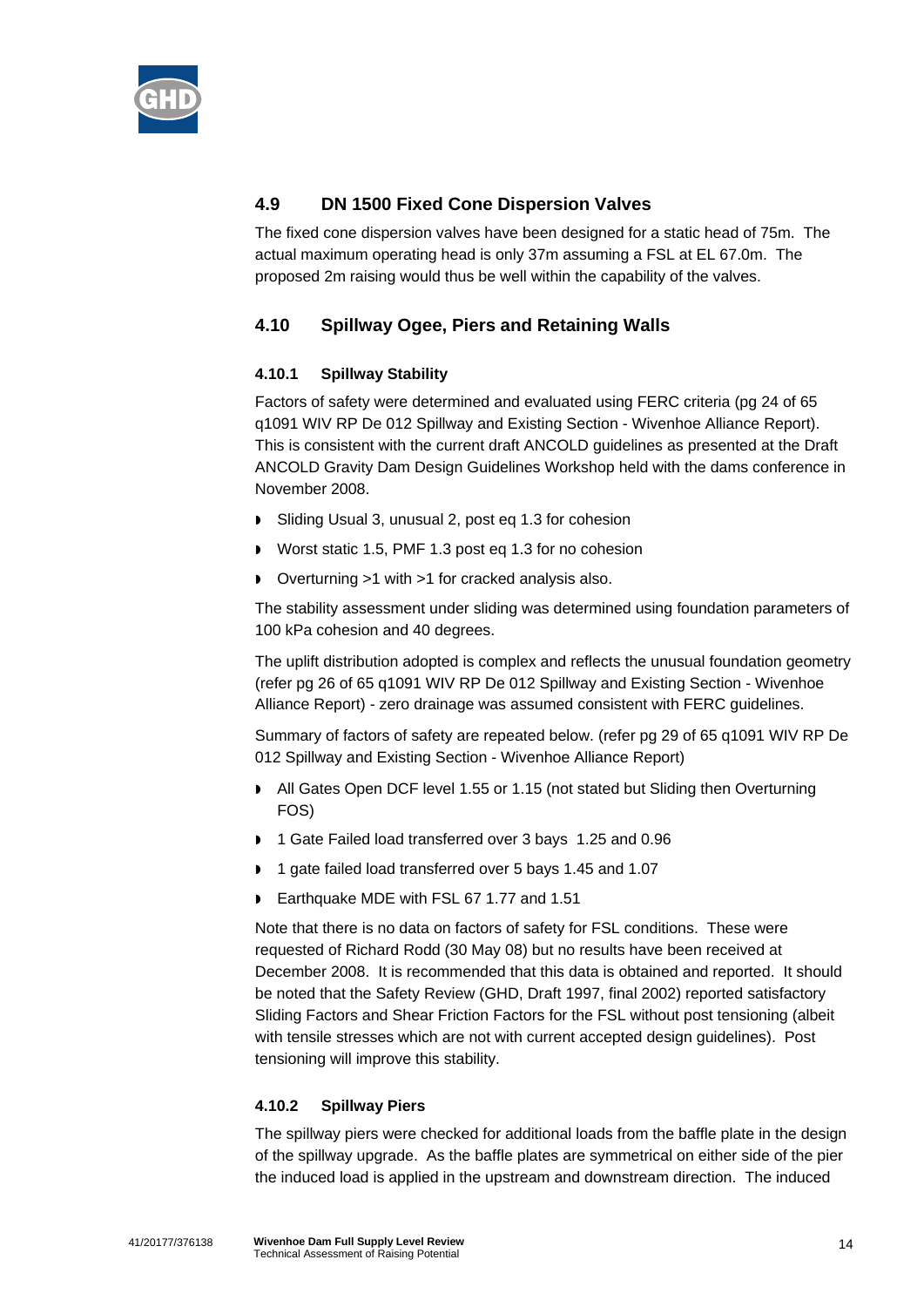

loads were found to be well within the design capacity of the pier. The truss structure also provides significant transverse restraint to the pier for the critical load case of 1 gate down and MFL loading. (refer pg 17 of 65 q1091 WIV RP De 012 Spillway and Existing Section - Wivenhoe Alliance Report)

### **4.10.3 Fuse Plug Spillway**

Filters are primarily designed to prevent the transition of soil between adjacent zones. In the trigger section, the coarse filter forms a large component of the embankment (downstream of the clay core) to facilitate rapid erosion of the embankment once the trigger section is breached (page 67-68 of 97 Options Selection and Concept Design Q1091 WIV RP De 009).

Filters have been designed in accordance with Sherard & Dunnigan (1984) and Fell et al (1992) with the clay core being a Type 2 soil (page 70 of 84 Right Abutment Auxiliary Spillway Design and Construction Report Q1091 Vol 7). The filters are therefore satisfactory for a water retaining structure, but it is recommended that some form of concrete protection is applied to the lower part of the fuse embankments to minimise seepage quantities with the water level raised by 2 m..

The embankment slope for both the upstream and downstream slope is 1V to 1.75H. This slope was selected based on stability assessment. A timber crib fence is placed in front of each trigger section to prevent wave action causing premature triggering and is not affected by the raised FSL.

#### **4.10.4 Main Embankment (Left bank upstream sloping core and Right bank central core rockfill)**

The embankment stability was checked in the upgrade design (page 68-70 of 97 Options Selection and Concept Design Q1091 WIV RP De 009)

Four cases were assessed:

- Downstream Stability with MFL of 78
- **D** Upstream Stability with FSL of 67
- Upstream Stability with rapid draw down from MFL to FSL
- Downstream stability at FSL with Earthquake

Cross Sections were assessed at the Right Bank Drawing A1-50789 Ch 1335 to 1665, the Left Bank A1-50819 Ch 100-1016, the Saddle Dam 1 (GHD report 2001) and the Saddle Dam 2 (GHD report 2001).

Soil properties were adopted from the DPI Design Report (1995) and GHD 1997 "Design Review Report". Lower Quartile properties were used (ref table 11 Options Selection and Concept Design Q1091 WIV RP De 009), these were also reported in the draft report on the Embankment Stability (Existing Embankment Design and Construction Report – Wivenhoe Dam Spillway Augmentation Works, Q1091, Volume not known, draft report date not known received electronically 27 October 2008). The calculated factors of safety reported in both references above are summarised below.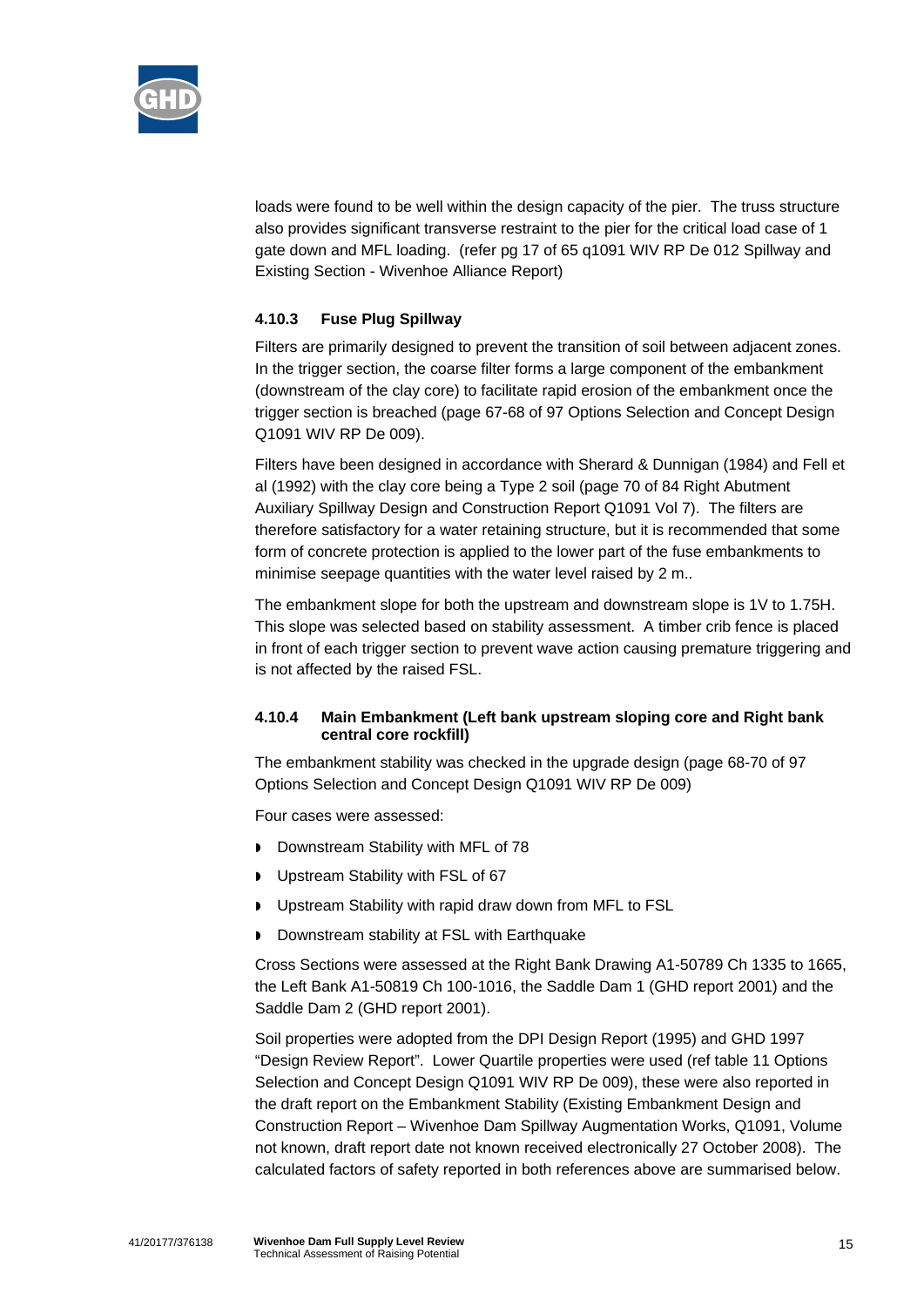

| Case (and<br>crest level) |        | D/S at MFL 78 U/S at FSL 67 | U/S RDD | <b>D/S EQ</b> |
|---------------------------|--------|-----------------------------|---------|---------------|
| Right Bank RL<br>79       | - 1.60 | 1.33                        | 1.24    | 1.09          |
| Left Bank RL<br>79        | 1.69   | 2.06                        | 1.49    | 1.24          |
| Saddle 1 RL<br>80         | 1.89   | 2.15                        | 1.59    | 1.38          |
| Saddle 2 RL<br>80         | 1.64   | 1.75                        | 1.16    | 1.32          |
| Min FOS<br>required       | 1.5    | 1.5                         | 1.25    | 1             |

#### **Table 3 Embankment Factors of Safety**

Note on pg 70 of 97 Options Selection and Concept Design Q1091 WIV RP De 009 that phi 41 to 45 FOS is greater than 1.5 for Right Bank U/S RL 67. It was noted that shallow slip circle gives low confining stress, therefore higher phi, and therefore the factor of safety was considered OK.

Liquefaction was considered (ref pg 70-71 of 97 Options Selection and Concept Design Q1091 WIV RP De 009) because low density alluvial layers have potential to liquefy for the "Main Embankment". A recommendation was made that the Alliance perform geotechnical investigations and determine the potential for liquefaction. No results reported in this document. A comment from the Alliance Design Manager indicates that the alluvium was investigated and was not found to be liquefiable according to limits reported in Fell and Stapleton, "Geotechnical Engineering of Embankment Dams", 1992.

#### **4.10.5 Saddle Dams 1 and 2**

#### *Saddle Dam 1*

Dam Crest Level EL 80m

Downstream Toe Level EL 73m

Upstream foundation contact level of RL 73

This embankment comprises homogeneous clay fill with medium plasticity (Classification CL) compacted to near OMC with minor potential for shrinkage cracking. Upstream slope protection comprising rip rap and transition zone was provided.

#### *Saddle Dam 2*

Dam Crest Level EL 80m

Downstream Toe Level EL 71m

Upstream foundation contact level of RL 72.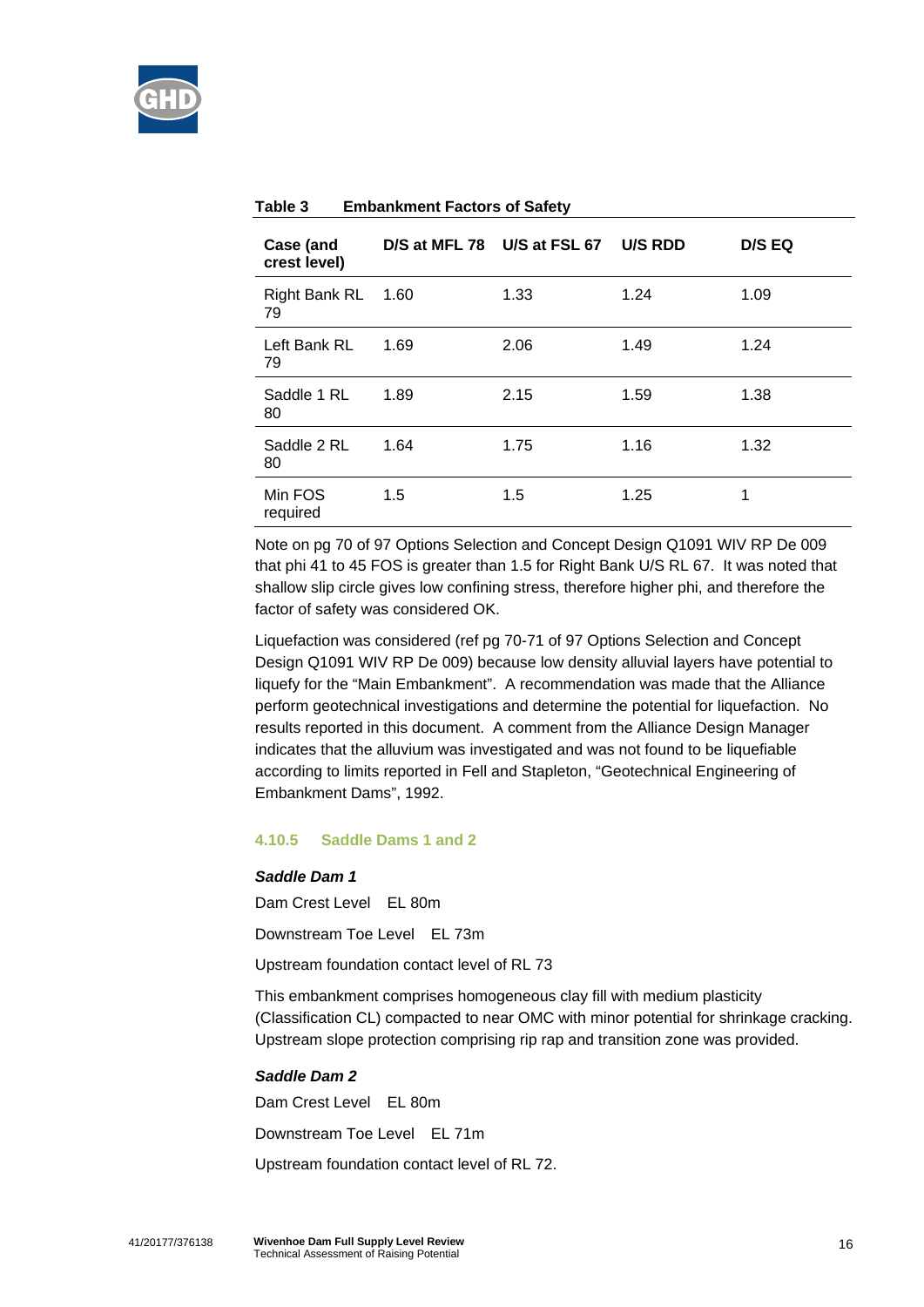

This embankment comprises central core clay fill of high plasticity (Classification CH) with outer miscellaneous conglomerate fill compacted to near OMC with minor potential for shrinkage cracking. Upstream slope protection comprising rip rap and transition zone was also provided.

The Sunwater report Assessment of Piping Potential in the Wivenhoe Saddle Dams, Sunwater, November 2001, E00952-23 Material testing showed 2 of 7 samples had Emerson Class 2.

Note that the GHD report Factual Geotechnical Report Wivenhoe Saddle Dam Geotechnical Investigation, GHD, May 2001, showed 10 Emerson Class 2 tests in a total of 14 between both structures.

### *Conclusions from the Sunwater Report (Assessment of Piping Potential in the Wivenhoe Saddle Dams, Sunwater, November 2001, E00952-23) were as follows:*

- **Embankments comprise Miscellaneous clay fill, which is not dispersive**
- The embankment materials are not prone to loss of moisture and cracking
- There is no need for a downstream filter zone.

#### *Risk*

The reservoir frequency data provided in the Sunwater (2007) report shows that the reservoir level is likely to reach Saddle Dam 2 when floods exceed the 1 in 10 AEP while the Saddle Dam 1 will be reached at about 1 in 50 AEP events.

The effect of raising the FSL by 2m results in increased frequency of flooding as follows:

- Saddle Dam Present AEP Raised FSL AEP
- SD 1 1in 50 1 in 40
- SD 2 Unknown as flood frequency data does not extend below the 1 in 50 event

The effect of the raised FSL on the likelihood of failure will require use of the SKM/Alliance Portfolio Risk Analysis.

#### *Conclusions*

There is a minor incremental impact resulting from the raised FSL.

#### *References*

Assessment of Piping Potential in the Wivenhoe Saddle Dams, Sunwater, November 2001, E00952-23

Factual Geotechnical Report Wivenhoe Saddle Dam Geotechnical Investigation, GHD, May 2001

Assessment of Wivenhoe Dam Full Supply Level on Flood Impacts, Sunwater, December 2007, P-AEXP-1802-AE-02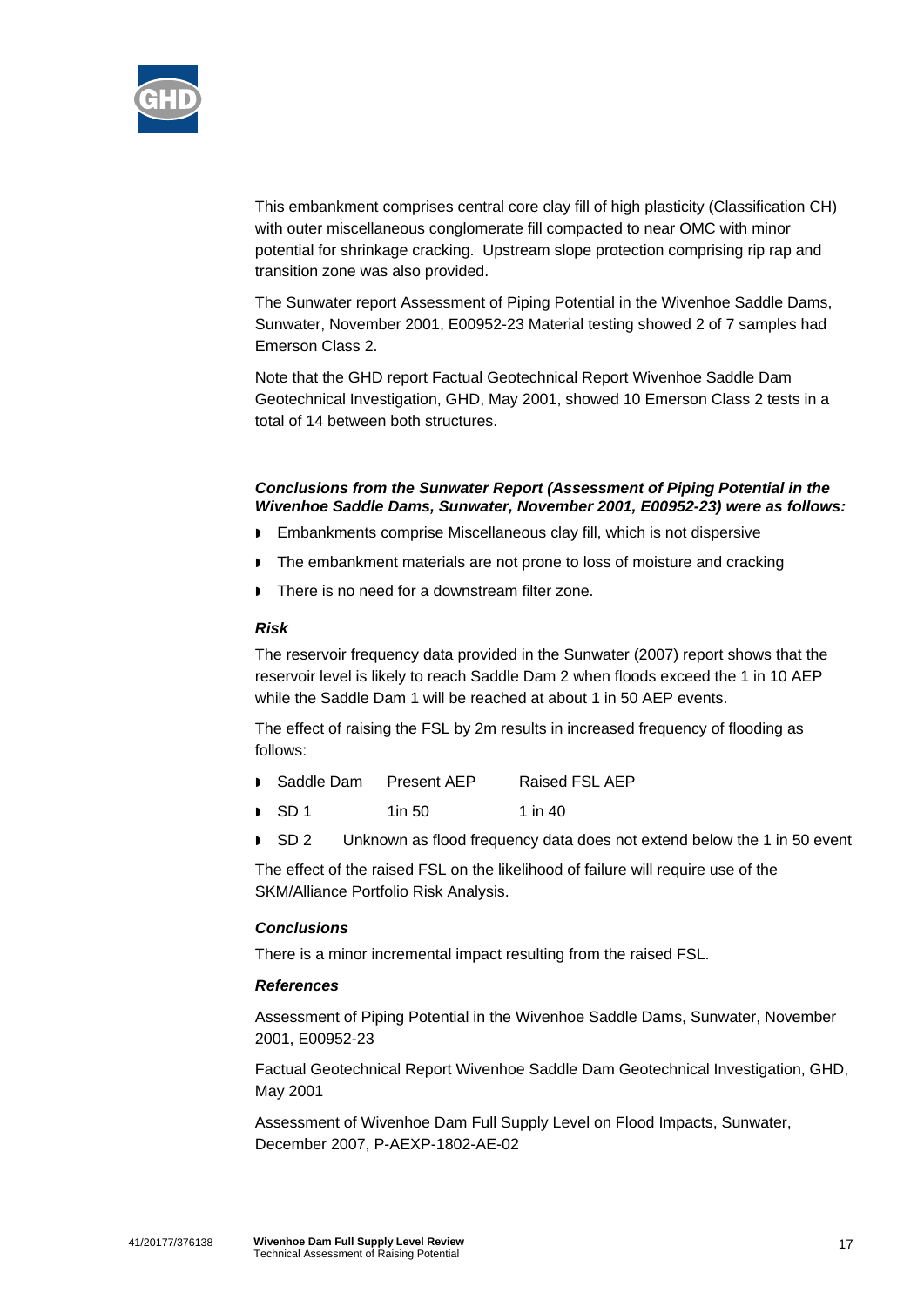

## **4.10.6 Coominya Saddle**

It is noted that the Coominya Saddle located 7.5 m west of dam has level of RL 77.5 (note that new Western Corridor Pipeline passes through this saddle). Subsequent investigations of Qld Dept of Main Roads drawings show the Coominya Saddle on the Brisbane Valley Highway to be RL 83 m.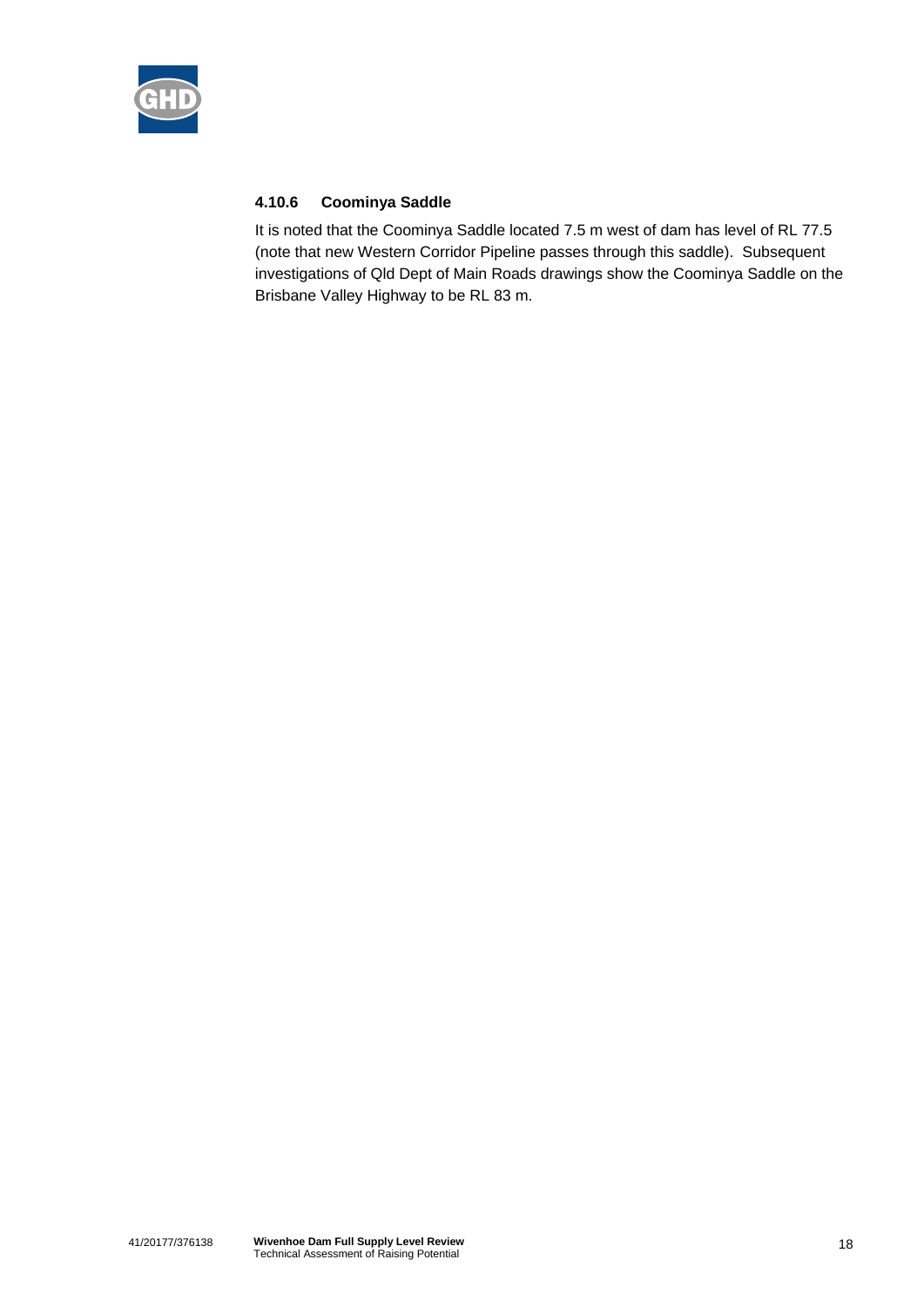

# 5. Discussions on Data Review (Fatal Flaw Analysis)

The spillway and embankment dams experience their highest loads at Maximum Flood Levels. The critical load case for the embankment dams is earthquake and rapid draw down from MFL 78 m (now 80 m) to FSL 67 and with a raised FSL the stability is improved. The embankment Saddle dams are not inundated until minor flood level and are largely unaffected by the raised FSL. Therefore changing the FSL does not present any change in stability to these structures.

The spillway gates were originally designed for a FSL of 68.5 and the controlling design case is flood loads to the top of the gate (RL 73) where the gates are being used to attenuate floods below the 1 in 100 AEP flood. The change in FSL to 69 presents very little change to the original design case and is within the flood attenuation loads.

The raising of the FSL does affect a number of areas contributing to the overall risk of failure including inundation of the saddle dams during more frequent floods, lowering of triggering procedure 4 (RL 74) from 1 in 430 AEP to 1 in 100 AEP, and increasing the fuse plug failure probability from a 1 in 4500 AEP event to a 1 in 2300 AEP event. These effects should be re-assessed using the SKM PRA, this is particularly important was recommended by the 2006 Comprehensive Inspection Report (SEQWater Dams, Wivenhoe Dam Comprehensive Inspection Report, July 2006, NSW Dept of Commerce Draft version 1.4 26 Sept 2007)

Key points to consider in raising the FSL from 67 to 69 are:

- The maintenance bulkhead for the spillway gates has a crest level of RL 69 which does not allow for wave action during maintenance when the reservoir is at FSL.
- The fuse plug ogee crest is at RL 67 and therefore loss of the fuse plugs will result in the reservoir being drawn down to the current FSL unless the ogee is raised. A raised FSL also presents a permanent water load on the fuse embankments.
- **Although the fuse plug embankments have been fitted with filter zones complying** with water retaining structures consideration should be given to providing a protective concrete capping to the new FSL to reduce seepage quantities.
- The stability conditions at the FSL are unknown for the spillway section with post tensioned anchors. It is recommended that stability results including earthquake are obtained from the designer for the current and raised FSL.
- The 2006 Comprehensive Inspection Report recommends re-running the SKM PRA with the current population and damage estimates and can be used to determine the effect of the more frequent fuse plug failure events on the overall risk of failure. This analysis can include assessments of the higher risk of piping failure of the saddle dams as well. This is the most important aspect of the viability of the raised FSL as the risk should remain below the ANCOLD tolerable limit line.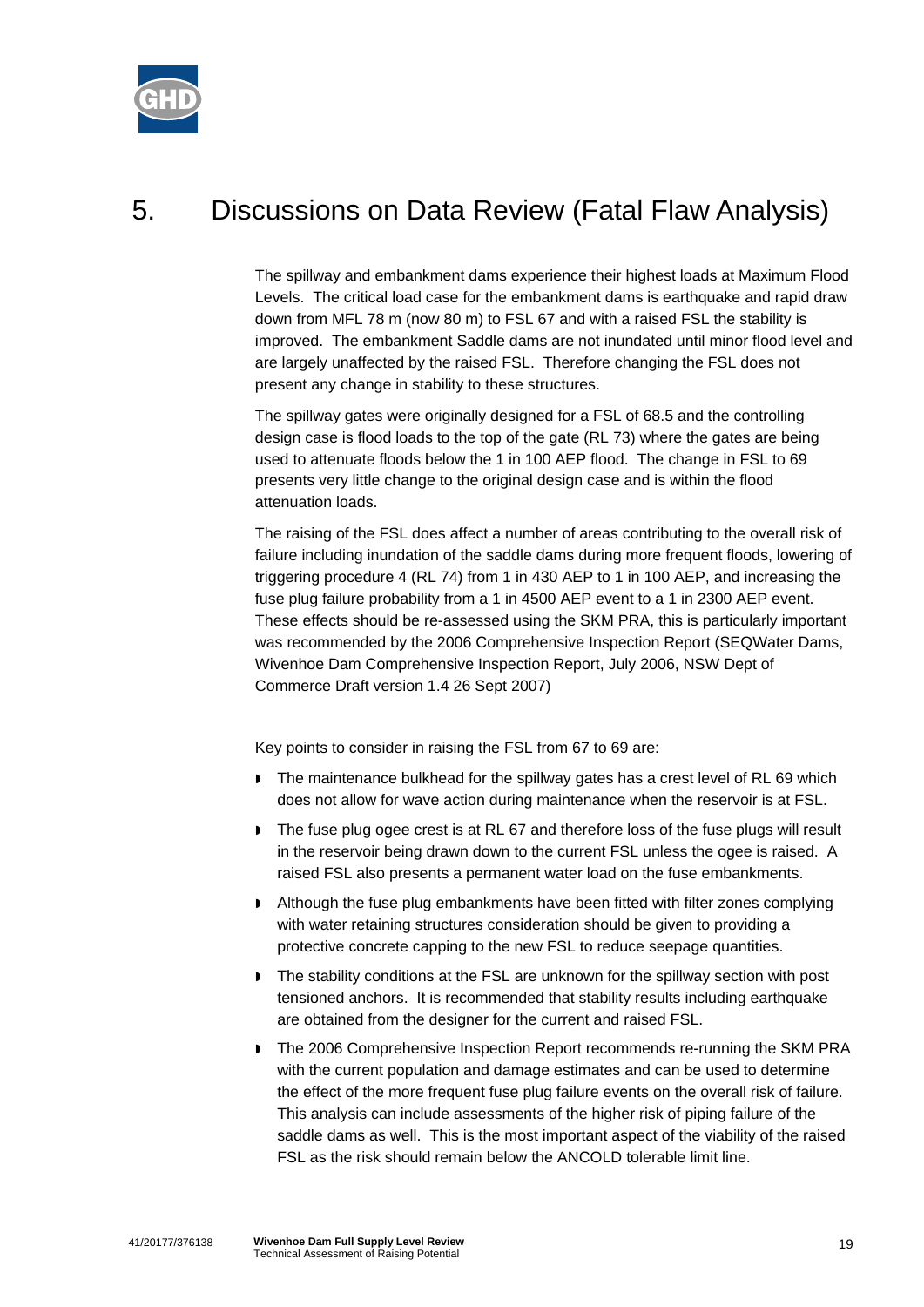

 $\triangleright$  The use of Grade 4.6 hold down bolts for the trunion pedestals would not meet current standards.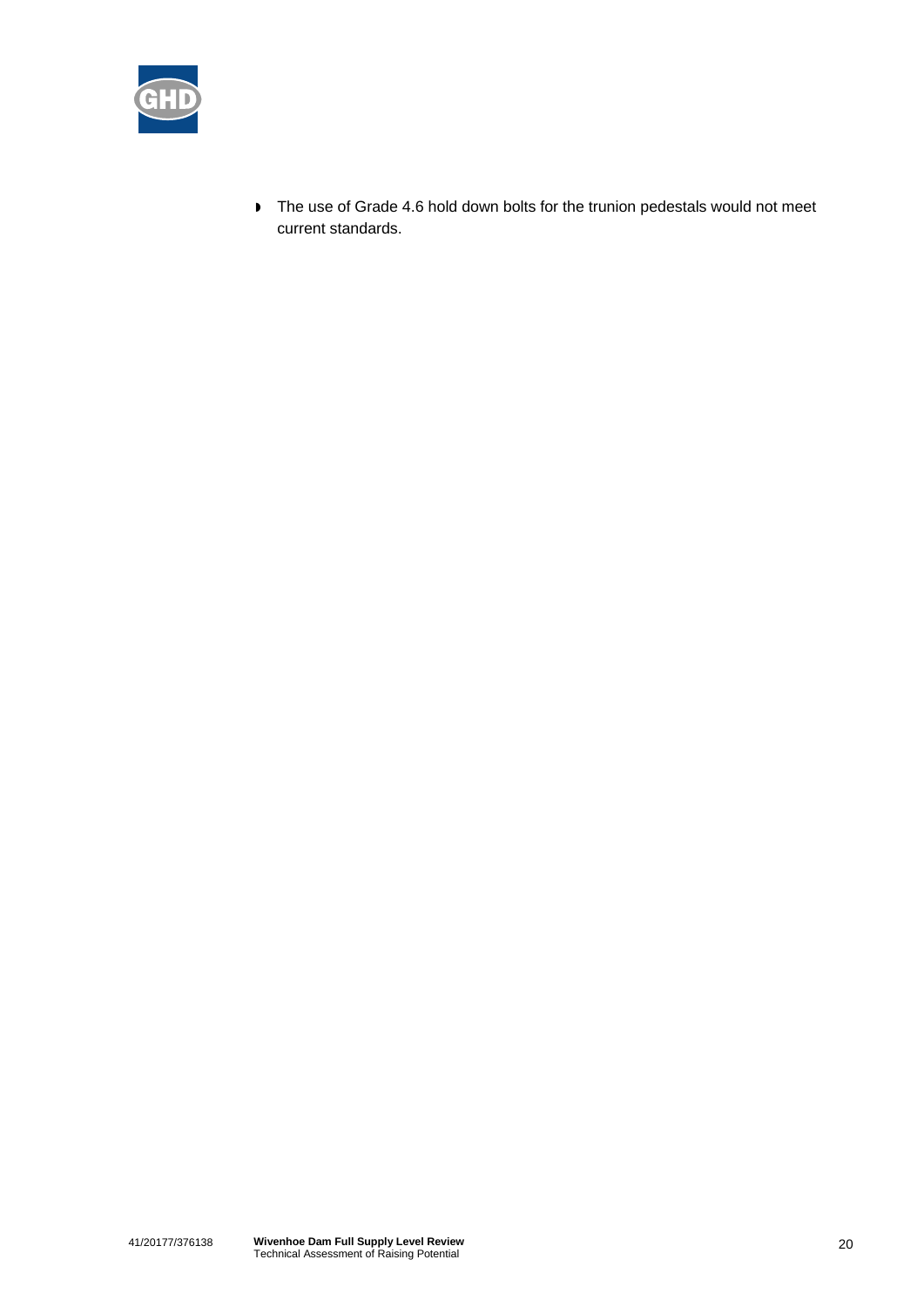

# 6. Conclusions

Raising the FSL from RL 67 to RL 69 is very feasible for the Wivenhoe Dam. The most significant conclusions that arose during this review of structural adequacy are:

- The radial gates were designed for a FSL of RL 68.5 and the FSL is not the critical design case. Flood drawdown and earthquake are the key design cases for the earthfill embankment.
- Stability analyses for the post tensioned spillway under FSL conditions are not available and should be run by the Wivenhoe Upgrade designer for both current and revised FSL cases.
- The maintenance bulkhead for the radial gates has a top level of RL 69 which will provide no protection to wave splash when it is used with the reservoir at the raised FSL.
- The penstock gate has been designed for a FSL at RL 67.0. Raising the FSL by 2m could thus overstress or reduce the allowable safety factors for some components.
- The use of Grade 4.6 hold down bolts for the trunion pedestals would not meet current standards and a revised analysis is recommended to evaluate the proposed raising.
- Although the fuse plug sections have filters that comply with water retaining structures, a concrete facing should be provided to the upstream face of the fuse plug sections to minimise seepage at FSL.
- The ogee section under the fuse plug sections is at RL 67 and in the event that the fuse plug sections breach the reservoir will be drawn down to this level.
- The fuse plug sections breach during more frequent floods with a raised FSL (although the first breach occurs at an AEP of 1 in 2300 (compared to 1 in 4500 for the current FSL).
- The SKM PRA should be re-run to assess the impact of the raised FSL and the more frequent breach of the fuse plugs.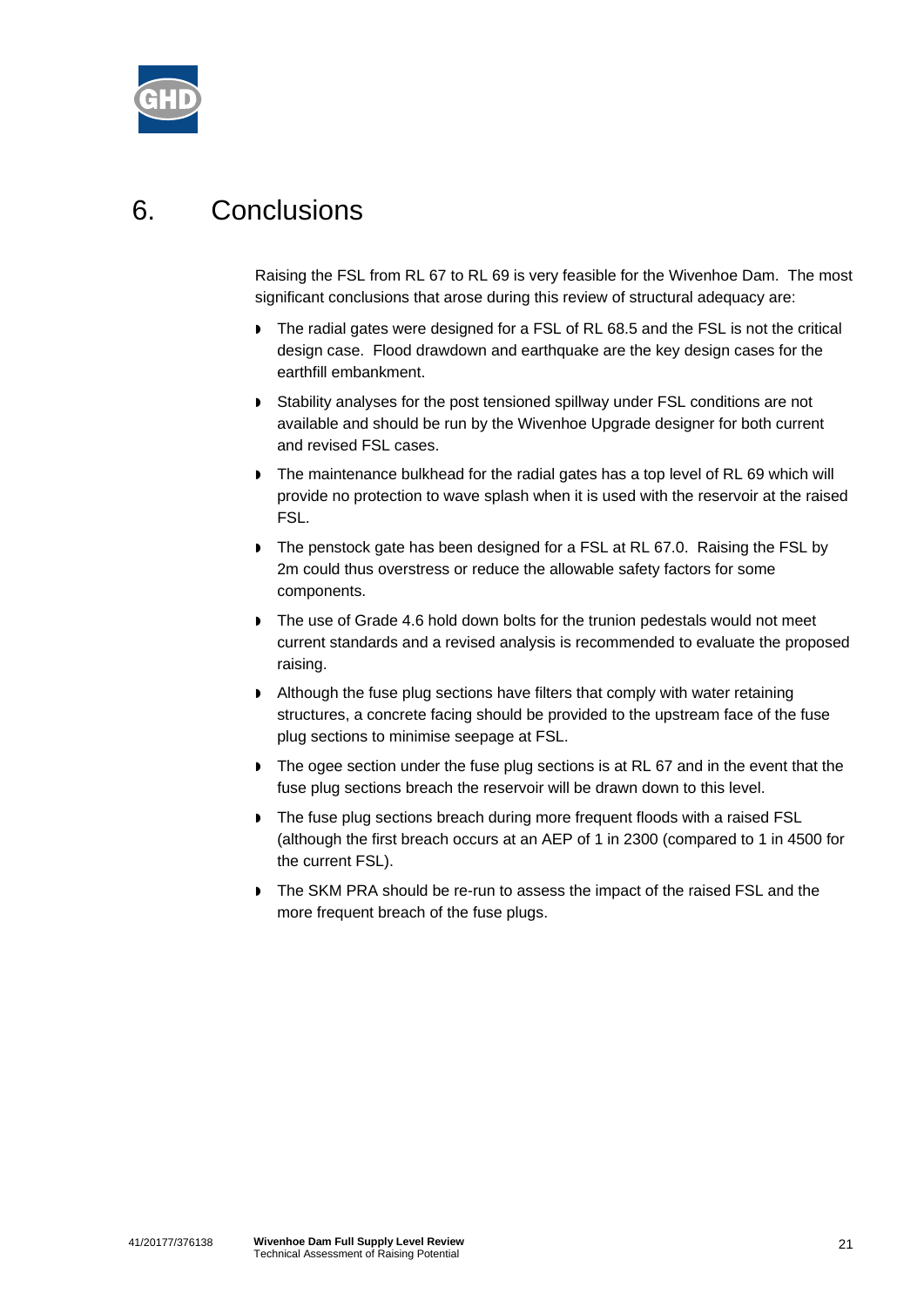

# 7. Statement on Acceptability of Proposed Raising to Operating Level 69m

Subject to confirmation that the risk profile determined by re-running the SKM PRA is below current ANCOLD tolerability limits, the raising of the FSL from RL 67 to RL 69 is very feasible for the Wivenhoe Dam. Most structural elements have either been designed for a raised FSL (eg the crest gates where RL 68.5 was the design FSL) and other structures have critical loads at Maximum Flood Level or Drawdown conditions. Minor changes to the fuse plug embankment upstream protection is advised as these will be subject to permanent water loads which they were not designed for. The fixed wheel penstock gate design should be reviewed to assess its suitability at the higher FSL and an analysis is recommended to evaluate the use of Grade 4.6 hold down bolts for the trunion pedestals for the radial gates.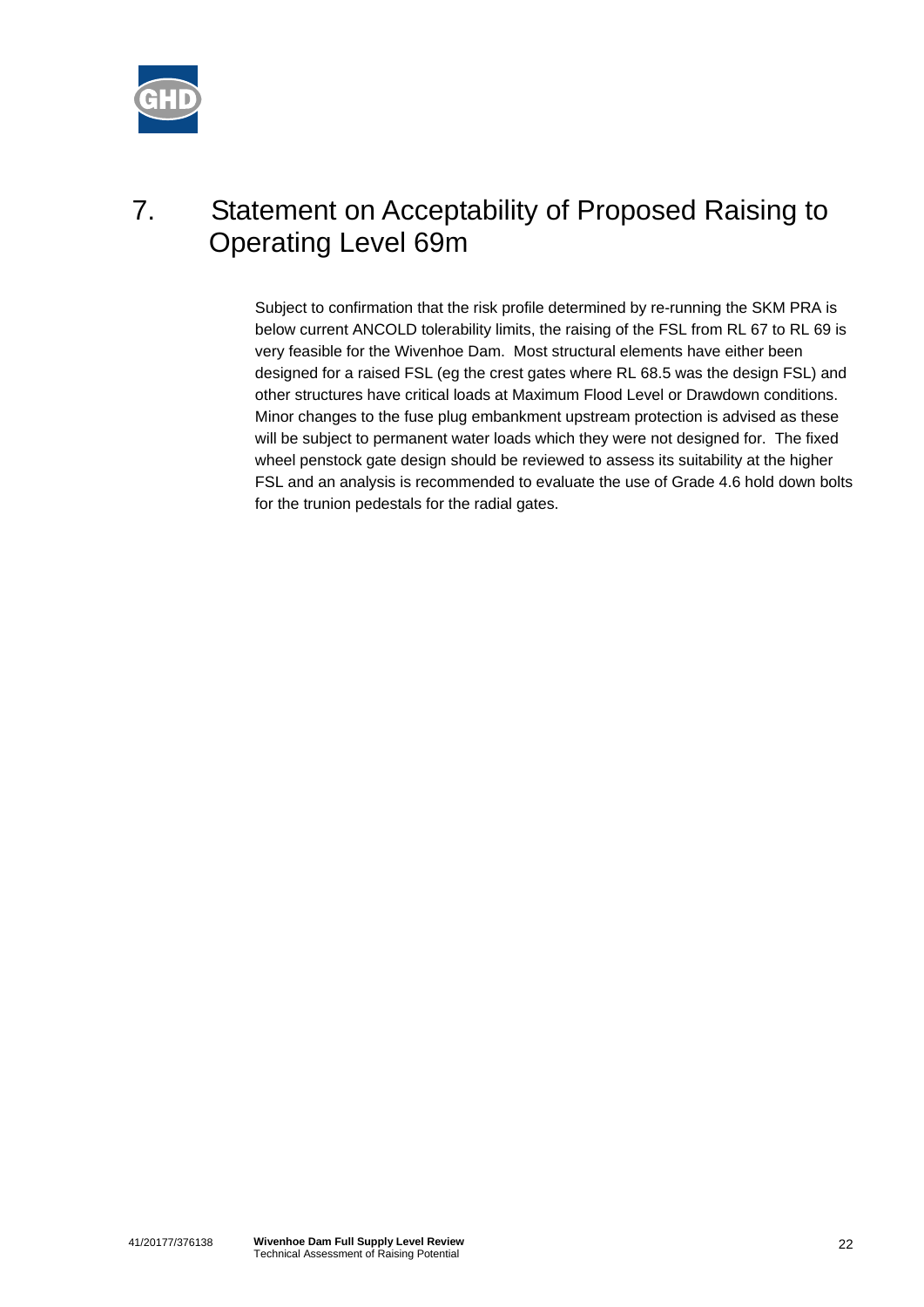

## 8. References

#### *Data Review at SEQWATER Offices (May 2008)*

- Wivenhoe Dam Spillway Augmentation Works, Volume 5, Design Discharges and Downstream Impacts of Wivenhoe Dam Upgrade Report, Report No: Q1091 WIV-RP-HD-004, prepared by Wivenhoe Alliance, September 2005.
- **Assessment of Wivenhoe Dam Full Supply Level on Flood Impacts Report** prepared by Sunwater, December, 2007 P-AEXP-1802-AE-02.
- SEQWater Manual of Operational Procedures for Flood Mitigation for Wivenhoe Dam and Somerset Dam, prepared by South East Queensland Water Corporation, Version 7, 6 June, 2007
- Wivenhoe Dam Design Report, Volume 1 Text, DPI, Sept 1995
- Wivenhoe Dam Design Report, Volume 2 Drawings, DPI, Sept 1995
- Report on Wivenhoe Dam Design of Crest Control Structures, DPI, Apr 1995
- Q1091 WIV RP De 012 Spillway and Existing Section Wivenhoe Alliance Report
- Options Selection and Concept Design Q1091 WIV RP De 009
- Assessment of Piping Potential in the Wivenhoe Saddle Dams, Sunwater, November 2001, E00952-23
- Factual Geotechnical Report Wivenhoe Saddle Dam Geotechnical Investigation, GHD, May 2001

#### *Additional References Reviewed*

- **IFAust, Australian Rainfall and Runoff (AR&R), A guide to flood estimation, Volume** 1, The Institution of Engineers Australia, Barton ACT, 1999
- Wivenhoe Dam Report on Seismic Assessment of the Radial Gates, Piers and Bridges, GHD 2000
- Wivenhoe Dam Summary of Available Test Data, GHD, 2001
- Wivenhoe Dam Safety Review, GHD, Draft 1997, Final 2002 (same document)

#### *Data Received on CD dated 27 October 2008*

Original Design and Construction TIFF drawings

Wivenhoe Upgrade Alliance drawings

Wivenhoe Upgrade Alliance design reports including

- Auxiliary Spillway Design and Construction Report
- Dambreak Study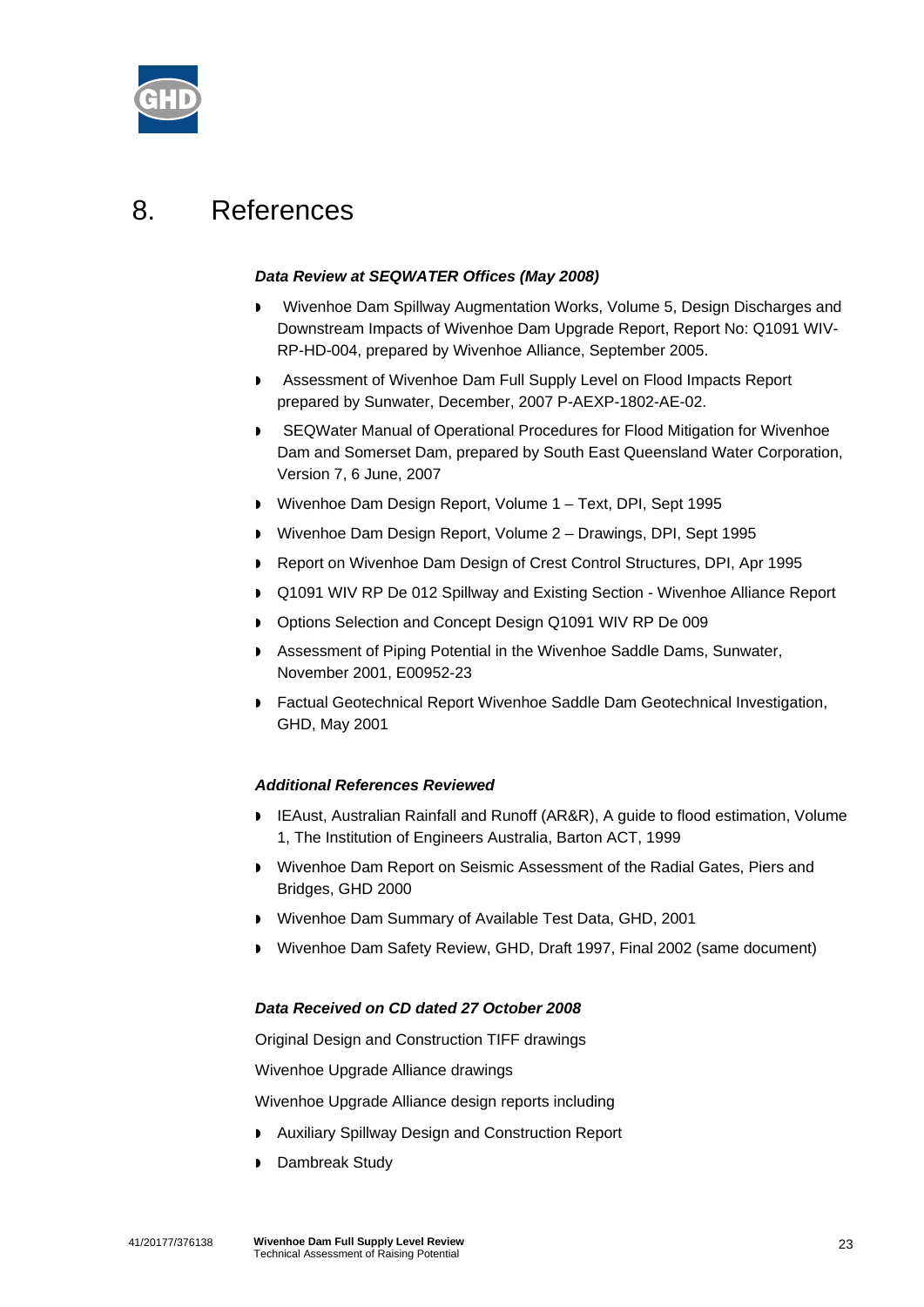

- **Design Hydrology**
- **Existing Spillway Design Report**
- **Existing Embankment Design Report**
- **Phase 1 Geotechnical Report**
- **Phase 2 Borrow Materials Report**
- ▶ Phase 2 Geotechnical Report
- **Phase 3 Geotechnical Report**

Crest Control Structures Civil Design Report, DPI, 1995

Wivenhoe Dam Design Report, DPI, 1995 (2 volumes)

SEQWC Manual of Operational Procedures for Flood Mitigation for Wivenhoe Dam and Somerset Dam, June 2007

Assessment of Wivenhoe Dam FSL on Flood Impacts, Sunwater, December 2007

Spreadsheets and annual inspection summaries

Comprehensive Dam Safety Inspection, NSW Dept of Commerce, Draft 1.4

SKM Portfolio Risk Analysis

Fuse Plug Spillway design calculations